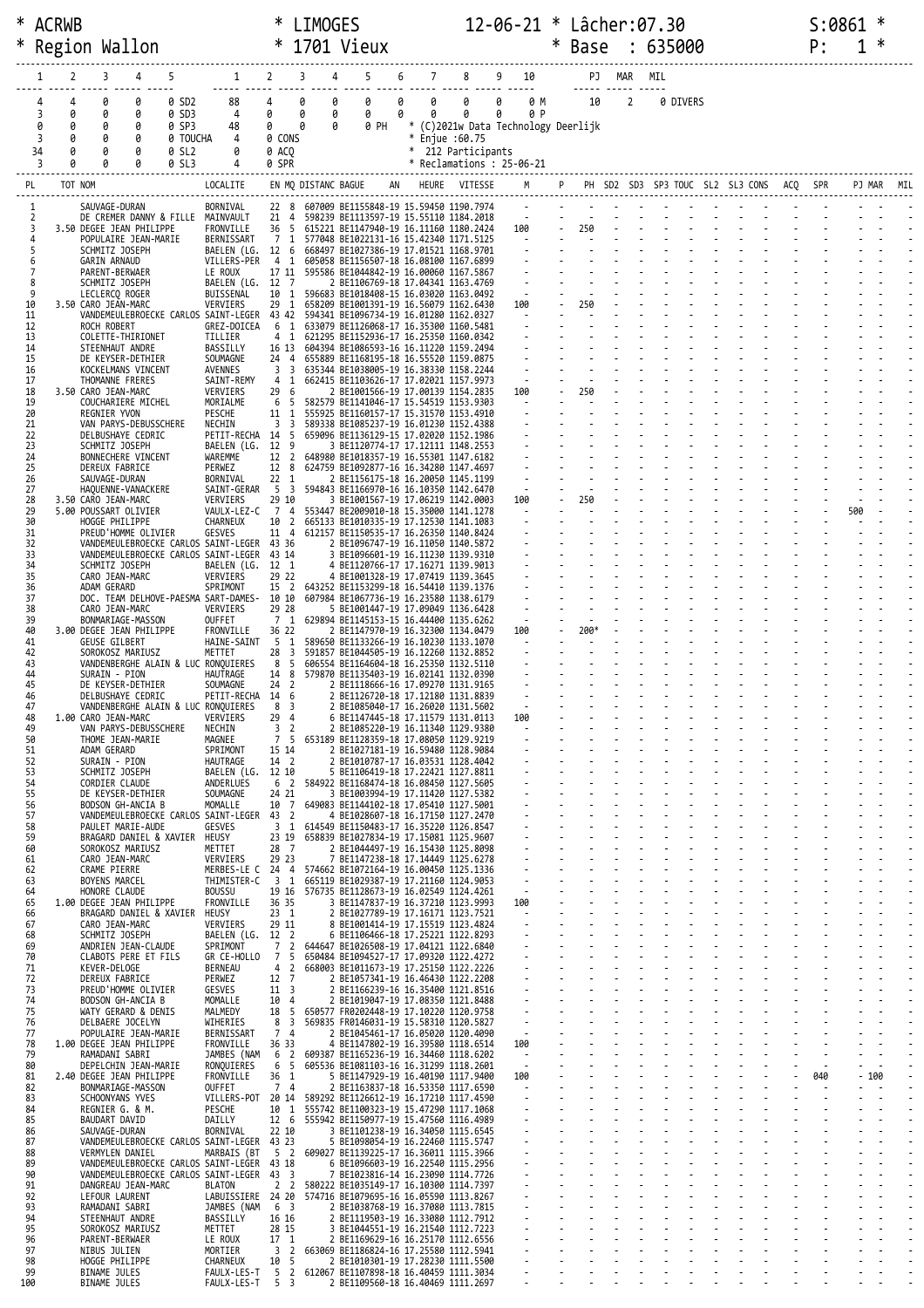| ∗          | <b>ACRWB</b> |                                                                               |                                      |                         |                         |                                                                                                                                                                                                                                            |  |                            |  |  |     |  |  |            |  |
|------------|--------------|-------------------------------------------------------------------------------|--------------------------------------|-------------------------|-------------------------|--------------------------------------------------------------------------------------------------------------------------------------------------------------------------------------------------------------------------------------------|--|----------------------------|--|--|-----|--|--|------------|--|
| ∗          |              | Region Wallon                                                                 |                                      |                         |                         |                                                                                                                                                                                                                                            |  |                            |  |  |     |  |  |            |  |
|            |              |                                                                               |                                      |                         |                         |                                                                                                                                                                                                                                            |  |                            |  |  |     |  |  |            |  |
| PL         |              |                                                                               |                                      |                         |                         |                                                                                                                                                                                                                                            |  |                            |  |  |     |  |  | PJ MAR MIL |  |
| 101        |              | CARO JEAN-MARC<br>VANDEMEULEBROECKE CARLOS SAINT-LEGER 43 19                  | VERVIERS                             | 29 25                   |                         | 9 BE1001458-19 17.22339 1110.7794<br>8 BE1006158-19 17.22339 1110.6756<br>4 BE1126826-18 17.20490 1110.1396<br>4 BE1126826-18 17.20490 1110.1396<br>2 BE1127205-16 17.26441 1110.0656<br>2 BE127205-16 17.26441 1110.0656<br>2 BE1029295-1 |  |                            |  |  |     |  |  |            |  |
| 102<br>103 |              | DE KEYSER-DETHIER                                                             | SOUMAGNE                             | 24 <sub>3</sub>         |                         |                                                                                                                                                                                                                                            |  |                            |  |  |     |  |  |            |  |
| 104<br>105 |              | THOMANNE FRERES                                                               | SAINT-REMY 4 2                       | 7 1                     |                         |                                                                                                                                                                                                                                            |  |                            |  |  |     |  |  |            |  |
| 106        |              | THOME JEAN-MARIE<br>ROTH JOSEPH & FREDERIC                                    | MAGNEE<br>MALMEDY                    |                         |                         | 6 2 650322 BE1146137-18 17.16231 1109.0359                                                                                                                                                                                                 |  |                            |  |  |     |  |  |            |  |
| 107<br>108 |              | IMBRECHT GERMAIN & NICOL BORNIVAL<br>SURAIN - PION                            | HAUTRAGE                             | 14 12                   |                         | 6 4 606430 BE1101103-19 16.37071 1108.4074                                                                                                                                                                                                 |  |                            |  |  |     |  |  |            |  |
| 109        |              | 1.00 DELSTANCHE JEAN ET GOFFA BIERGES                                         |                                      | 30 30                   |                         | 627883 BE1062508-19 16.57169 1106.8276                                                                                                                                                                                                     |  |                            |  |  |     |  |  |            |  |
| 110<br>111 |              | LEFOUR LAURENT<br>ROTH JOSEPH & FREDERIC                                      | LABUISSIERE 24 2<br>MALMEDY          | 6 3                     |                         |                                                                                                                                                                                                                                            |  |                            |  |  |     |  |  |            |  |
| 112        |              | CROWET LEON                                                                   | COUVIN                               | 77                      |                         | 558135 BE1123380-18 15.54470 1105.6922                                                                                                                                                                                                     |  |                            |  |  |     |  |  |            |  |
| 113<br>114 |              | EMO DIDIER & BENOIT<br>ADAM GERARD                                            | VISE<br>SPRIMONT                     | 2 <sub>1</sub><br>15 7  |                         | 667539 BE1133364-18 17.33500 1105.5021<br>3 BE1027186-19 17.12020 1105.1807                                                                                                                                                                |  |                            |  |  |     |  |  |            |  |
| 115        |              | CARO JEAN-MARC                                                                | VERVIERS                             | 29 16                   |                         | 10 BE1001318-19 17.25459 1104.8131                                                                                                                                                                                                         |  |                            |  |  |     |  |  |            |  |
| 116<br>117 |              | MUREZ-MARICHAL ALBERT<br>PREUD'HOMME OLIVIER                                  | WADELINCOUR 8 2<br>GESVES            | 11 8                    |                         | 583773 BE1040642-18 16.18490 1103.9232<br>3 BE1166080-16 16.44360 1103.7811                                                                                                                                                                |  |                            |  |  |     |  |  |            |  |
| 118        |              | DELBUSHAYE CEDRIC                                                             | PETIT-RECHA 14 11                    |                         |                         | 3 BE1160988-18 17.27370 1102.8742                                                                                                                                                                                                          |  |                            |  |  |     |  |  |            |  |
| 119<br>120 |              | BOURGUET MICHEL<br>DEMARET MICHEL                                             | ANDRIMONT<br>GHISLENGHIE             | 3 1                     |                         | 10 1 660972 BE1120430-17 17.29260 1102.6614<br>601862 BE1052001-18 16.35530 1102.5469                                                                                                                                                      |  |                            |  |  |     |  |  |            |  |
| 121        |              | COLSOULLE P&F                                                                 | BAISIEUX                             | 5 <sub>2</sub>          |                         | 569397 BE1054066-16 16.06290 1102.4499                                                                                                                                                                                                     |  |                            |  |  |     |  |  |            |  |
| 122<br>123 |              | DE KEYSER-DETHIER<br>ROCH ROBERT                                              | SOUMAGNE<br>GREZ-DOICEA              | 24 10<br>66             |                         | 5 BE1003953-19 17.25010 1102.3036<br>2 BE1126050-17 17.04350 1101.8054                                                                                                                                                                     |  |                            |  |  |     |  |  |            |  |
| 124        |              | DECENDRE GUILLAUME                                                            | CH TELET                             | 44                      |                         | 593421 BE1065634-19 16.28480 1101.3753                                                                                                                                                                                                     |  |                            |  |  |     |  |  |            |  |
| 125<br>126 |              | DELBAERE JOCELYN<br>COCU JEAN & VINCENT                                       | WIHERIES<br>FORGE-PHILI 11 1         | 8 7                     |                         | 2 FR0146026-19 16.07450 1100.5987<br>544027 BE1109086-19 15.44329 1100.0482                                                                                                                                                                |  |                            |  |  |     |  |  |            |  |
| 127        |              | SCHOONYANS YVES                                                               | VILLERS-POT 20 7                     |                         |                         | 2 BE1012613-18 16.25420 1100.0411                                                                                                                                                                                                          |  |                            |  |  |     |  |  |            |  |
| 128<br>129 |              | MICHAUX FRAN OIS<br>DE KEYSER-DETHIER                                         | MARIEMBOURG 13 8<br>SOUMAGNE         | 24 1                    |                         | 563432 BE1151071-19 16.02210 1099.7014<br>6 BE1118710-16 17.26330 1099.4703                                                                                                                                                                |  |                            |  |  |     |  |  |            |  |
| 130<br>131 |              | PANZA ROBERTO & JEREMY<br>GERDAY ROGER                                        | ANS<br>VILLERS-LE-                   |                         |                         | 20 14 653369 BE1169394-17 17.24320 1098.9611<br>2 2 633586 BE1016888-19 17.06370 1098.7993                                                                                                                                                 |  |                            |  |  |     |  |  |            |  |
| 132        |              | VANDENBERGHE ALAIN & LUC RONQUIERES                                           |                                      | 86                      |                         | 3 BE1122406-19 16.42030 1098.7302                                                                                                                                                                                                          |  |                            |  |  |     |  |  |            |  |
| 133<br>134 |              | SCHMITZ JOSEPH<br>REYNCKENS MURIEL & RAYMO AMPSIN                             | BAELEN (LG. 12 4                     | 10 3                    |                         | 7 BE1142292-16 17.38321 1098.5350<br>634147 BE1138593-18 17.07209 1098.3785                                                                                                                                                                |  |                            |  |  |     |  |  |            |  |
| 135        |              | DOC. TEAM DELHOVE-PAESMA SART-DAMES- 10 8                                     |                                      |                         |                         | 2 BE1067656-19 16.43350 1098.2701                                                                                                                                                                                                          |  |                            |  |  |     |  |  |            |  |
| 136<br>137 |              | REYNCKENS MURIEL & RAYMO AMPSIN<br>VANDEMEULEBROECKE CARLOS SAINT-LEGER 43 15 |                                      | 10 6                    |                         | 2 BE1016810-19 17.07269 1098.1883<br>9 BE1096653-19 16.31230 1097.8192                                                                                                                                                                     |  |                            |  |  |     |  |  |            |  |
| 138        |              | DENTENEER DANIEL                                                              | PERONNES-LE                          | 6 5                     |                         | 586879 BE1018127-18 16.25044 1096.8198                                                                                                                                                                                                     |  |                            |  |  |     |  |  |            |  |
| 139<br>140 |              | DELBAERE JOCELYN<br>3.50 DELSTANCHE JEAN ET GOFFA BIERGES                     | WIHERIES                             | 8 8<br>30 17            |                         | 3 BE1061681-18 16.09420 1096.4691<br>2 BE1062521-19 17.02439 1096.2952                                                                                                                                                                     |  |                            |  |  |     |  |  |            |  |
| 141        |              | REGNIER YVON                                                                  | PESCHE                               | 11 11                   |                         | 2 BE1152129-19 15.57150 1095.9586                                                                                                                                                                                                          |  |                            |  |  |     |  |  |            |  |
| 142<br>143 |              | HENRI MICHAEL<br>GOEMAERE JOSE & GUSTAVE HAVINNES                             |                                      |                         |                         | FROIDCHAPEL 10 7 561412 BE1108795-19 16.02190 1095.8301<br>1 1 587335 BE1119487-19 16.26340 1094.6170                                                                                                                                      |  |                            |  |  |     |  |  |            |  |
| 144        |              | DEREUX FABRICE                                                                | PERWEZ                               | 12 2                    |                         | 3 BE1124136-17 17.00500 1094.4683                                                                                                                                                                                                          |  |                            |  |  |     |  |  |            |  |
| 145<br>146 |              | SALEMBIER PIERRE-MICHEL PONTILLAS (<br>LAGEOT FRANCINE                        | HERSTAL                              | 9 1<br>$4 \overline{3}$ |                         | 623777 BE1153707-17 16.59591 1094.3744<br>656280 BE1135892-18 17.29420 1094.3472                                                                                                                                                           |  |                            |  |  |     |  |  |            |  |
| 147        |              | DE CREMER DANNY & FILLE MAINVAULT                                             |                                      | 21 21                   |                         | 2 BE1061963-16 16.36440 1094.2062                                                                                                                                                                                                          |  |                            |  |  |     |  |  |            |  |
| 148<br>149 |              | VANDEMEULEBROECKE CARLOS SAINT-LEGER 43 16<br>POPULAIRE JEAN-MARIE            | BERNISSART                           | 73                      |                         | 10 BE1096782-19 16.33140 1094.0805<br>3 BE1045418-17 16.17340 1093.7916                                                                                                                                                                    |  |                            |  |  |     |  |  |            |  |
| 150        |              | DE KEYSER-DETHIER                                                             | SOUMAGNE                             | 24 20                   |                         | 7 BE1118650-16 17.29390 1093.7864                                                                                                                                                                                                          |  |                            |  |  |     |  |  |            |  |
| 151<br>152 |              | SOROKOSZ MARIUSZ<br>GOVAERTS RAYMONDE                                         | METTET<br>WIERDE                     | 28 6                    |                         | 4 BE1044458-19 16.31070 1093.7697<br>4 2 610546 BE1098486-18 16.48150 1093.6785                                                                                                                                                            |  |                            |  |  |     |  |  |            |  |
| 153        |              | VANDEMEULEBROECKE CARLOS SAINT-LEGER 43 9                                     |                                      | 4 <sup>3</sup>          |                         | 11 BE1028616-18 16.33350 1093.3761                                                                                                                                                                                                         |  |                            |  |  |     |  |  |            |  |
| 154<br>155 |              | THOMANNE FRERES<br>STEENHAUT ANDRE                                            | SAINT-REMY<br>BASSILLY               | 16 1                    |                         | 3 BE1006800-19 17.36001 1093.0911<br>3 BE1086667-17 16.42570 1093.0355                                                                                                                                                                     |  |                            |  |  |     |  |  |            |  |
| 156        |              | 1.00 DELSTANCHE JEAN ET GOFFA BIERGES                                         |                                      | 30 19                   |                         | 3 BE1135538-17 17.04349 1092.7655                                                                                                                                                                                                          |  | 100<br>$\sim$              |  |  |     |  |  |            |  |
| 157<br>158 |              | ADAM GERARD<br>3.50 DELSTANCHE JEAN ET GOFFA BIERGES                          | SPRIMONT                             | 15 11<br>30 9           |                         | 4 BE1027121-19 17.18470 1092.5105<br>4 BE1097182-16 17.04489 1092.3219                                                                                                                                                                     |  | 100                        |  |  |     |  |  |            |  |
| 159        |              | DE KEYSER-DETHIER<br>DOC. TEAM DELHOVE-PAESMA SART-DAMES- 10 7                | SOUMAGNE                             | 24 22                   |                         | 8 BE1003977-19 17.30280 1092.2988<br>3 BE1067683-19 16.46380 1092.2522                                                                                                                                                                     |  | $\sim$                     |  |  |     |  |  |            |  |
| 160<br>161 |              | 1.00 CARO JEAN-MARC                                                           | VERVIERS                             | 29 2                    |                         | 11 BE1147257-18 17.32559 1091.6809                                                                                                                                                                                                         |  | 100                        |  |  |     |  |  |            |  |
| 162<br>163 |              | BRAGARD DANIEL & XAVIER<br>COUVREUR YVES                                      | HEUSY<br>HAM-SUR-HEU                 | 23 21<br>$\overline{2}$ | 1                       | 3 BE1027197-19 17.33321 1091.6335<br>582673 BE9109575-10 16.24060 1090.9436                                                                                                                                                                |  | $\sim$                     |  |  |     |  |  |            |  |
| 164        |              | PATERNOSTER HENRI                                                             | VELLEREILLE                          | - 25                    | 7                       | 580587 BE1001619-14 16.22280 1090.3725                                                                                                                                                                                                     |  |                            |  |  |     |  |  |            |  |
| 165<br>166 |              | REGNIER G. & M.<br>MAISSE & PARENT                                            | PESCHE<br><b>VOTTEM</b>              | 10<br>3 <sub>2</sub>    | $\overline{7}$          | 2 BE1150854-19 15.59410 1090.3672<br>654857 BE1119559-17 17.30370 1090.3077                                                                                                                                                                |  | $\blacksquare$             |  |  |     |  |  |            |  |
| 167        |              | REGNIER YVON                                                                  | PESCHE                               | 11 4                    |                         | 3 BE1182854-15 15.59530 1090.2984                                                                                                                                                                                                          |  | ÷.                         |  |  |     |  |  |            |  |
| 168<br>169 |              | HENRY LEON<br>MUREZ-MARICHAL ALBERT                                           | NANDRIN<br>WADELINCOUR               | 15 1<br>8 8             |                         | 634056 BE1008124-19 17.11400 1090.0676<br>2 BE1029805-18 16.25340 1090.0100                                                                                                                                                                |  | $\blacksquare$             |  |  |     |  |  |            |  |
| 170        |              | 1.00 DEGEE JEAN PHILIPPE                                                      | FRONVILLE                            | 36 20                   |                         | 6 BE1147904-19 16.54360 1089.6582                                                                                                                                                                                                          |  | 100                        |  |  |     |  |  |            |  |
| 171<br>172 |              | HENRY LEON<br>DEREUX FABRICE                                                  | NANDRIN<br>PERWEZ                    | 15 14<br>12 10          |                         | 2 BE1141549-18 17.12010 1089.4121<br>4 BE1124101-17 17.03440 1088.9362                                                                                                                                                                     |  | $\sim$<br>÷,               |  |  |     |  |  |            |  |
| 173        |              | MIRABELLE ADRIEN                                                              | GHLIN                                | 6 6                     |                         | 582999 BE1049148-18 16.25372 1088.4564                                                                                                                                                                                                     |  | $\omega$                   |  |  |     |  |  |            |  |
| 174<br>175 |              | SAUVAGE-DURAN<br>MICHAUX FRAN OIS                                             | BORNIVAL<br>MARIEMBOURG 13 4         | 22 <sub>2</sub>         |                         | 4 BE1101212-19 16.47420 1088.4149<br>2 BE1155153-17 16.07560 1087.8466                                                                                                                                                                     |  | $\blacksquare$             |  |  |     |  |  |            |  |
| 176        |              | VANDEMEULEBROECKE CARLOS SAINT-LEGER 43 41                                    |                                      |                         |                         | 12 BE1096646-19 16.36330 1087.4412                                                                                                                                                                                                         |  |                            |  |  |     |  |  |            |  |
| 177<br>178 |              | ROCHART ROGER<br>VANDEMEULEBROECKE CARLOS SAINT-LEGER 43 25                   | QUEVAUCAMPS 15 15                    |                         |                         | 582273 BE1077441-18 16.25380 1087.0739<br>13 BE1096606-19 16.36520 1086.8115                                                                                                                                                               |  | $\blacksquare$             |  |  |     |  |  |            |  |
| 179        |              | LECLERCQ ROGER                                                                | BUISSENAL                            | 10 10                   |                         | 2 BE9063137-13 16.39180 1086.2607                                                                                                                                                                                                          |  | $\omega$                   |  |  |     |  |  |            |  |
| 180<br>181 |              | ROCHART ROGER<br>ANDRIEN JEAN-CLAUDE                                          | OUEVAUCAMPS 15 1<br>SPRIMONT         | 7 6                     |                         | 2 BE1077438-18 16.26060 1086.1276<br>2 BE1150697-18 17.23391 1085.9011                                                                                                                                                                     |  | $\blacksquare$             |  |  |     |  |  |            |  |
| 182        |              | BRAGARD DANIEL & XAVIER HEUSY                                                 |                                      | 23 18                   |                         | 4 BE1027779-19 17.37121 1085.0415                                                                                                                                                                                                          |  | $\sim$                     |  |  |     |  |  |            |  |
| 183<br>184 |              | 1.00 DELSTANCHE JEAN ET GOFFA BIERGES<br>SCHMITZ JOSEPH                       | BAELEN (LG. 12 11                    | 30 11                   |                         | 5 BE1097045-18 17.08519 1084.6795<br>8 BE1142326-16 17.46201 1084.6325                                                                                                                                                                     |  | 100<br>$\sim$              |  |  |     |  |  |            |  |
| 185        |              | 1.00 LAGEOT FRANCINE                                                          | HERSTAL                              | 4 2                     |                         | 2 BE1002618-19 17.35130 1084.3720                                                                                                                                                                                                          |  | 100                        |  |  |     |  |  |            |  |
| 186<br>187 |              | MICHAUX FRAN OIS<br>BRONCKART RAOUL                                           | MARIEMBOURG 13 3<br>GR CE-HOLLO      | 2 <sub>1</sub>          |                         | 3 BE1145860-17 16.09520 1083.8010<br>649731 BE1135035-18 17.29380 1083.5472                                                                                                                                                                |  | $\sim$                     |  |  |     |  |  |            |  |
| 188        |              | GERDAY ROGER                                                                  | VILLERS-LE-                          | $2 \quad 1$<br>7 7      |                         | 2 BE1147840-16 17.15000 1083.0530                                                                                                                                                                                                          |  | $\blacksquare$             |  |  |     |  |  |            |  |
| 189<br>190 |              | FURTADO BRUNO<br>HENRI MICHAEL                                                | THOREMBAIS-<br>FROIDCHAPEL 10 4      |                         |                         | 628377 BE1092322-16 17.10140 1082.9729<br>2 BE1074662-17 16.08480 1082.1357                                                                                                                                                                |  |                            |  |  |     |  |  |            |  |
| 191        |              | PATERNOSTER HENRI                                                             | VELLEREILLE                          | 25<br>$\overline{3}$    | $\overline{2}$<br>1     | 2 BE1001655-14 16.26370 1081.9399                                                                                                                                                                                                          |  | $\blacksquare$             |  |  |     |  |  |            |  |
| 192<br>193 |              | GHENNE JACQUES<br>HOGGE PHILIPPE                                              | <b>JAUCHE</b><br>CHARNEUX            | 10                      | $\overline{\mathbf{3}}$ | 634593 BE1090890-18 17.16339 1081.8801<br>3 BE1010355-19 17.45210 1080.9019                                                                                                                                                                |  |                            |  |  |     |  |  |            |  |
| 194<br>195 |              | WATY GERARD & DENIS<br>MARBAIX PIERRE                                         | MALMEDY<br>ELLEZELLES                | 18<br>11                | $\overline{4}$<br>7     | 2 BE1133321-15 17.32130 1080.3039<br>604948 BE1006746-15 16.49590 1080.2964                                                                                                                                                                |  | $\mathbf{r}$<br>$\sim$     |  |  |     |  |  |            |  |
| 196        |              | 3.50 DELSTANCHE JEAN ET GOFFA BIERGES                                         |                                      | 30 25                   |                         | 6 BE1104082-15 17.11349 1079.6128                                                                                                                                                                                                          |  | 100                        |  |  | 250 |  |  |            |  |
| 197<br>198 |              | BOURGUIGNON JEAN-MARIE<br>VANDENBERGHE ALAIN & LUC RONQUIERES                 | THOREMBAIS-                          | 4 <sub>3</sub><br>84    |                         | 623992 BE1050711-19 17.08030 1079.4776<br>4 BE1056066-18 16.52000 1079.2776                                                                                                                                                                |  | $\sim$<br>$\blacksquare$   |  |  |     |  |  |            |  |
| 199        |              | SAUVAGE-DURAN                                                                 | BORNIVAL                             | 22 20                   |                         | 5 BE1101247-19 16.52280 1079.1911                                                                                                                                                                                                          |  | $\sim$                     |  |  |     |  |  |            |  |
| 200<br>201 |              | 1.00 DEGEE JEAN PHILIPPE<br>KEVER-DELOGE                                      | FRONVILLE<br>BERNEAU                 | 36 25<br>4              | $\overline{\mathbf{3}}$ | 7 BE1147859-19 17.00220 1078.6412<br>2 BE1012800-19 17.49270 1078.3808                                                                                                                                                                     |  | 100<br>$\blacksquare$      |  |  |     |  |  |            |  |
| 202        |              | MAISSE & PARENT                                                               | VOTTEM                               | 3 <sub>1</sub>          |                         | 2 BE1012428-19 17.37260 1078.0722                                                                                                                                                                                                          |  | ÷,                         |  |  |     |  |  |            |  |
| 203<br>204 |              | HENSEN-MENTIOR<br>MALOTEAUX RAYMOND                                           | AUBEL<br>LAMBUSART                   | 1 1<br>4                | 1                       | 669723 BE1113689-17 17.51140 1078.0539<br>599972 BE1125216-19 16.46380 1077.8586                                                                                                                                                           |  | $\omega$<br>$\blacksquare$ |  |  |     |  |  |            |  |
| 205        |              | CORDIER ALBERT                                                                | ANDERLUES                            | 12 1                    |                         | 586154 BE1052726-16 16.33509 1077.7895                                                                                                                                                                                                     |  |                            |  |  |     |  |  |            |  |
| 206<br>206 |              | SENZEE JEAN-PIERRE<br>SENZEE JEAN-PIERRE                                      | STREPY-BRAC 17 2<br>STREPY-BRAC 17 4 |                         |                         | 589673 BE1070497-19 16.37084 1077.7370<br>2 BE1017080-18 16.37084 1077.7370                                                                                                                                                                |  | $\blacksquare$             |  |  |     |  |  |            |  |
| 208        |              | SIRAULT CLAUDE                                                                | BRAINE-LE-C                          | 2 1                     |                         | 603940 BE1083451-17 16.50230 1077.7266                                                                                                                                                                                                     |  |                            |  |  |     |  |  |            |  |
| 209        |              | DEVOS JEAN-PIERRE                                                             | LE ROUX                              |                         |                         | 19 17 595219 BE1115813-18 16.42300 1077.3195                                                                                                                                                                                               |  |                            |  |  |     |  |  |            |  |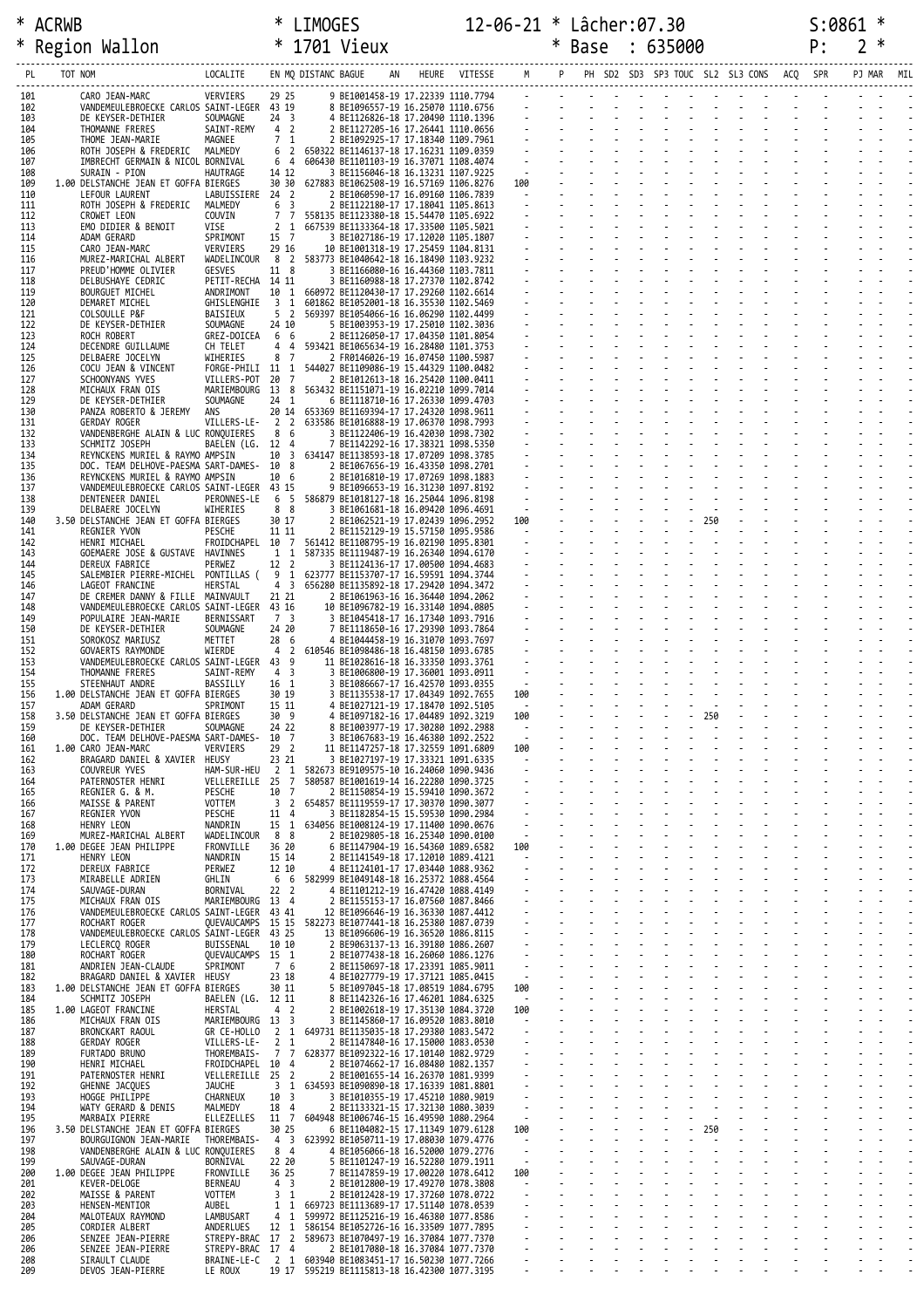# \* ACRWB \* LIMOGES 12-06-21 \* Lâcher:07.30 S:0861 \*

| ∗          | Region Wallon                                                | * 1701 Vieux                                                                  |                                  |                              |                                                                                  |                          |          | Base                                                                                                                                                                                                                           | : 635000 |                            |                               | P: | 3      |     |  |
|------------|--------------------------------------------------------------|-------------------------------------------------------------------------------|----------------------------------|------------------------------|----------------------------------------------------------------------------------|--------------------------|----------|--------------------------------------------------------------------------------------------------------------------------------------------------------------------------------------------------------------------------------|----------|----------------------------|-------------------------------|----|--------|-----|--|
| PL         | TOT NOM                                                      | LOCALITE                                                                      |                                  | EN MQ DISTANC BAGUE          | HEURE VITESSE M P                                                                |                          |          | PH SD2 SD3 SP3 TOUC SL2 SL3 CONS ACQ SPR                                                                                                                                                                                       |          |                            |                               |    | PJ MAR | MIL |  |
| 210        | LEFOUR LAURENT                                               | LABUISSIERE 24 17                                                             |                                  |                              | 3 BE1072223-17 16.23470 1076.6840                                                |                          |          | the contract of the contract of the contract of the contract of the contract of the contract of the contract of the contract of the contract of the contract of the contract of the contract of the contract of the contract o |          |                            |                               |    |        |     |  |
| 211<br>212 | VANWEZER PHILIPPE<br>MUREZ-MARICHAL ALBERT                   | METTET<br>WADELINCOUR                                                         | 6<br>8 5                         |                              | 3 589509 BE1045368-19 16.37350 1076.5649<br>3 BE1088133-19 16.32320 1076.0131    |                          |          | <u> Englishi i provinc</u>                                                                                                                                                                                                     |          |                            |                               |    |        |     |  |
| 213<br>214 | BRAGARD DANIEL & XAVIER<br>MARIT CHRISTOPHE                  | HEUSY<br>CORROY-LE-G 14 8                                                     | 23 <sup>3</sup>                  |                              | 5 BE1141782-16 17.42191 1075.9746<br>623658 BE1091903-18 17.09380 1075.9526      |                          |          |                                                                                                                                                                                                                                |          |                            |                               |    |        |     |  |
| 215<br>216 | MARIT CHRISTOPHE<br>STEENHAUT ANDRE                          | CORROY-LE-G 14 2                                                              | 16 <sup>3</sup>                  |                              | 2 BE1061021-19 17.09400 1075.8907                                                |                          |          |                                                                                                                                                                                                                                |          |                            |                               |    |        |     |  |
| 217        | 1.00 DELSTANCHE JEAN ET GOFFA BIERGES                        | BASSILLY                                                                      | 30 1                             |                              | 4 BE1072118-18 16.51470 1075.8489<br>7 BE1158686-18 17.13549 1075.2986           | 100                      |          |                                                                                                                                                                                                                                |          |                            |                               |    |        |     |  |
| 218<br>219 | CARO JEAN-MARC<br>NIBUS JULIEN                               | VERVIERS<br>MORTIER                                                           | 29 20<br>3 <sup>3</sup>          |                              | 12 BE1106968-17 17.42079 1075.2736<br>2 BE1169827-18 17.46410 1075.2180          | <b>Contract Contract</b> |          |                                                                                                                                                                                                                                |          |                            |                               |    |        |     |  |
| 220<br>221 | <b>DEREUX FABRICE</b><br>DELBAERE JOCELYN                    | PERWEZ<br>WIHERIES                                                            | 12 6<br>8                        | $\overline{2}$               | 5 BE1124105-17 17.11060 1075.1316<br>4 FR0344090-18 16.20100 1074.8224           |                          |          |                                                                                                                                                                                                                                |          |                            |                               |    |        |     |  |
| 222<br>223 | DAUMERIE-VERSPREET                                           | FRASNES-LEZ 16<br>VANDEMEULEBROECKE CARLOS SAINT-LEGER 43 34                  |                                  | 1                            | 599386 BE1138528-19 16.48332 1073.1043<br>14 BE1096748-19 16.43520 1073.0760     |                          |          |                                                                                                                                                                                                                                |          |                            |                               |    |        |     |  |
| 224        | SAUVAGE-DURAN                                                | BORNIVAL                                                                      | 22 7                             |                              | 6 BE1156283-18 16.55460 1072.8964                                                |                          |          |                                                                                                                                                                                                                                |          |                            |                               |    |        |     |  |
| 225<br>226 | DE KEYSER-DETHIER                                            | SOUMAGNE<br>DE CREMER DANNY & FILLE MAINVAULT                                 | 24 7<br>21 20                    |                              | 9 BE1003954-19 17.41210 1072.8535<br>3 BE1002676-17 16.47390 1072.7858           |                          |          |                                                                                                                                                                                                                                |          |                            |                               |    |        |     |  |
| 227<br>228 | PAULET MARIE-AUDE                                            | HAUTIER ETIENNE & GUILLA BAULERS<br><b>GESVES</b>                             | 10 8<br>3 <sub>2</sub>           |                              | 609591 BE1085115-18 16.58180 1072.6570<br>2 BE1150498-17 17.03090 1072.2307      |                          |          |                                                                                                                                                                                                                                |          |                            |                               |    |        |     |  |
| 229<br>230 | BONNECHERE VINCENT<br>PREUD'HOMME OLIVIER                    | WAREMME<br>GESVES                                                             | 12 4<br>11 1                     |                              | 2 BE1144202-18 17.35231 1072.0120<br>4 BE1166072-16 17.01340 1071.0159           |                          |          |                                                                                                                                                                                                                                |          |                            |                               |    |        |     |  |
| 231<br>232 | DELBUSHAYE CEDRIC<br>BAUDART DAVID                           | PETIT-RECHA 14 8<br>DAILLY                                                    | 12 7                             |                              | 4 BE1003204-19 17.45280 1070.8882<br>2 BE1150982-19 16.09260 1070.2856           |                          |          |                                                                                                                                                                                                                                |          |                            |                               |    |        |     |  |
| 233        | HOGGE PHILIPPE                                               | CHARNEUX                                                                      | 10 1                             |                              | 4 BE1113205-17 17.51420 1069.8617                                                |                          |          |                                                                                                                                                                                                                                |          |                            |                               |    |        |     |  |
| 234<br>235 | DAUMERIE-VERSPREET<br>COLSOULLE P&F                          | FRASNES-LEZ 16<br>BAISIEUX                                                    | 5 <sup>3</sup>                   | $\overline{7}$               | 2 BE1017309-17 16.50271 1069.4696<br>2 BE1129008-19 16.22250 1069.4575           |                          |          |                                                                                                                                                                                                                                |          |                            |                               |    |        |     |  |
| 236<br>237 | DE KEYSER-DETHIER<br>MEURANT ROBERT                          | SOUMAGNE<br>CLERMONT (N                                                       | 24 8<br>8                        | 4                            | 10 BE1126869-18 17.43350 1068.9485<br>571968 BE1012684-18 16.25120 1068.6996     |                          |          |                                                                                                                                                                                                                                |          |                            |                               |    |        |     |  |
| 238<br>239 | FURTADO BRUNO<br>BRAGARD DANIEL & XAVIER                     | THOREMBAIS-<br>HEUSY                                                          | 7<br>236                         | $\overline{2}$               | 2 BE1098231-15 17.18040 1068.5472<br>6 BE1106714-18 17.46401 1068.3847           |                          |          |                                                                                                                                                                                                                                |          |                            |                               |    |        |     |  |
| 240        | AMELOOT GERARD                                               | RONQUIERES                                                                    | 38 3                             |                              | 605728 BE1121843-19 16.57100 1067.9894                                           |                          |          |                                                                                                                                                                                                                                |          |                            |                               |    |        |     |  |
| 241<br>242 | DAUMERIE-VERSPREET<br>SOROKOSZ MARIUSZ                       | FRASNES-LEZ 16 16<br>METTET                                                   | 28 2                             |                              | 3 BE1138523-19 16.51301 1067.4697<br>5 BE1044469-19 16.44310 1067.3385           |                          |          |                                                                                                                                                                                                                                |          |                            |                               |    |        |     |  |
| 243<br>244 |                                                              | REYNCKENS MURIEL & RAYMO AMPSIN<br>DE CREMER DANNY & FILLE MAINVAULT          | 10 2<br>21 11                    |                              | 3 BE1016815-19 17.24139 1067.1713<br>4 BE1049658-18 16.50420 1066.9502           |                          |          |                                                                                                                                                                                                                                |          |                            |                               |    |        |     |  |
| 245<br>246 | GARIN ARNAUD                                                 | DE CREMER DANNY & FILLE MAINVAULT<br>VILLERS-PER 4 4                          | 21 16                            |                              | 5 BE1113346-19 16.50440 1066.8868<br>2 BE1066419-19 16.57090 1066.8395           |                          |          |                                                                                                                                                                                                                                |          |                            |                               |    |        |     |  |
| 247<br>248 | DAUMERIE-VERSPREET                                           | FRASNES-LEZ 16 14<br>VANDEMEULEBROECKE CARLOS SAINT-LEGER 43 29               |                                  |                              | 4 BE1138481-19 16.51521 1066.7731<br>15 BE1096644-19 16.47090 1066.7522          |                          |          |                                                                                                                                                                                                                                |          |                            |                               |    |        |     |  |
| 249        | DE KEYSER-DETHIER                                            | SOUMAGNE                                                                      | 24 18                            |                              | 11 BE1126830-18 17.44560 1066.6018                                               |                          |          |                                                                                                                                                                                                                                |          |                            |                               |    |        |     |  |
| 250<br>251 | MARBAIX PIERRE<br>VERMYLEN DANIEL                            | ELLEZELLES<br>MARBAIS (BT                                                     | 11 5<br>5 1                      |                              | 2 BE1089563-16 16.57200 1066.3008<br>2 BE1081521-17 17.01251 1065.8163           |                          |          |                                                                                                                                                                                                                                |          |                            |                               |    |        |     |  |
| 252<br>253 | PATERNOSTER HENRI<br>SCHOONYANS YVES                         | VELLEREILLE 25 6<br>VILLERS-POT 20 18                                         |                                  |                              | 3 BE1001661-14 16.35210 1064.6136<br>3 BE1126586-19 16.43350 1064.5046           |                          |          |                                                                                                                                                                                                                                |          |                            |                               |    |        |     |  |
| 254<br>255 | DUMONCEAU SEBASTIEN<br>2.00 DELSTANCHE JEAN ET GOFFA BIERGES | <b>HORRUES</b>                                                                | 3 <sup>3</sup><br>30 24          |                              | 600307 BE1123253-19 16.53560 1064.4999<br>8 BE1097202-16 17.20039 1064.0912      | <b>Contractor</b><br>100 |          |                                                                                                                                                                                                                                |          | <b>Contract</b><br>$-100*$ |                               |    |        |     |  |
| 256        | CARO JEAN-MARC                                               | VERVIERS                                                                      | 29 18                            |                              | 13 BE1001422-19 17.48399 1063.9183                                               | $\sim 100$               |          |                                                                                                                                                                                                                                |          |                            |                               |    |        |     |  |
| 257<br>258 | COENEN RENE<br>SAUVAGE-DURAN                                 | BATTICE<br>BORNIVAL                                                           | 4 1<br>22 5                      |                              | 662506 BE1093943-14 17.52500 1063.6971<br>7 BE1100203-16 17.00460 1063.4976      |                          |          |                                                                                                                                                                                                                                |          |                            |                               |    |        |     |  |
| 259<br>260 | SOROKOSZ MARIUSZ<br>STEENHAUT ANDRE                          | METTET<br>BASSILLY                                                            | 289<br>16 4                      |                              | 6 BE1115277-18 16.46400 1063.2162<br>5 BE1072121-18 16.58410 1062.7953           |                          |          |                                                                                                                                                                                                                                |          |                            | and the state of the state of |    |        |     |  |
| 261<br>262 | DECERF MICHAEL<br>MARBAIX PIERRE                             | MERDORP<br>ELLEZELLES                                                         | 4<br>11                          | $\overline{2}$<br>-1         | 633651 BE1124074-18 17.26140 1062.7568<br>3 BE1089577-16 16.59150 1062.7106      |                          |          |                                                                                                                                                                                                                                |          |                            |                               |    |        |     |  |
| 263<br>264 | GUILLEAUME-MEISTER<br>MARIT CHRISTOPHE                       | <b>BLATON</b><br>CORROY-LE-G 14 1                                             | 5 <sub>4</sub>                   |                              | 579397 BE1051494-18 16.35200 1062.4639<br>3 BE1106344-16 17.17040 1062.3291      |                          |          |                                                                                                                                                                                                                                |          |                            |                               |    |        |     |  |
| 265        | HENRY LEON                                                   | NANDRIN                                                                       | 15 10                            |                              | 3 BE1008002-19 17.26580 1062.1297                                                |                          |          |                                                                                                                                                                                                                                |          |                            |                               |    |        |     |  |
| 266<br>267 | PARENT-BERWAER<br>THOME JEAN-MARIE                           | LE ROUX<br>MAGNEE                                                             | 17 9<br>7 2                      |                              | 3 BE1144609-17 16.50470 1062.0608<br>3 BE1005322-19 17.45060 1061.9233           |                          |          |                                                                                                                                                                                                                                |          |                            |                               |    |        |     |  |
| 268<br>269 | REGNIER YVON<br>BAERT-DEBUSSCHERE                            | PESCHE<br>TOURNAI                                                             | 11 <sup>3</sup><br>9             | 4                            | 4 BE1160181-17 16.13450 1061.4320<br>581482 BE4136562-19 16.37570 1061.1954      |                          |          |                                                                                                                                                                                                                                |          |                            |                               |    |        |     |  |
| 270<br>271 | LECLERCQ ROGER<br>HENRY LEON                                 | BUISSENAL<br>NANDRIN                                                          | 10<br>15 4                       | -5                           | 3 BE1000081-17 16.52200 1061.0842<br>4 BE1141557-18 17.27350 1061.0336           |                          |          |                                                                                                                                                                                                                                |          |                            |                               |    |        |     |  |
| 272<br>273 | BODSON GH-ANCIA B<br>MIRABELLE ADRIEN                        | MOMALLE<br>GHLIN                                                              | 10 6<br>6                        | 1                            | 3 BE1144127-18 17.42010 1060.5643<br>2 BE4207174-17 16.39562 1060.1203           |                          |          |                                                                                                                                                                                                                                |          |                            |                               |    |        |     |  |
| 274        | SALEMBIER PIERRE-MICHEL                                      | PONTILLAS (                                                                   | 9                                | $\overline{3}$               | 2 BE1108571-18 17.18271 1060.0310                                                |                          |          |                                                                                                                                                                                                                                |          |                            |                               |    |        |     |  |
| 275<br>276 | ROCHART ROGER<br>DEVOS JEAN-PIERRE                           | QUEVAUCAMPS<br>LE ROUX                                                        | 15<br>19                         | 9<br>$\overline{4}$          | 3 BE1077447-18 16.39260 1059.7701<br>2 BE1115763-18 16.52020 1059.0457           |                          |          |                                                                                                                                                                                                                                |          |                            |                               |    |        |     |  |
| 277<br>278 | PARENT-BERWAER<br>DEREUX FABRICE                             | LE ROUX<br>PERWEZ                                                             | 17 7<br>12 <sub>1</sub>          |                              | 4 BE1044812-19 16.52380 1058.5686<br>6 BE1092886-16 17.20210 1058.2858           | $\sim$                   |          |                                                                                                                                                                                                                                |          |                            |                               |    |        |     |  |
| 279<br>280 | DE KEYSER-DETHIER<br>1.00 ZARZECKI MAREK                     | SOUMAGNE<br>LINCENT                                                           | 24<br>5 <sup>3</sup>             | 6                            | 12 BE1126899-18 17.49490 1058.1984<br>640594 BE3025298-18 17.35340 1057.8422     | $\sim$<br>100            |          |                                                                                                                                                                                                                                |          |                            |                               |    |        |     |  |
| 281<br>282 | DENTENEER DANIEL<br>GOVAERTS RAYMONDE                        | PERONNES-LE<br>WIERDE                                                         | 6<br>$\overline{4}$              | 1<br>1                       | 2 BE1065881-18 16.44474 1057.8399<br>2 BE1098488-18 17.07140 1057.7109           | $\sim$                   |          |                                                                                                                                                                                                                                |          |                            |                               |    |        |     |  |
| 283        | STEENHAUT ANDRE                                              | BASSILLY                                                                      | 16 8                             |                              | 6 BE1088428-15 17.01540 1056.8176                                                | $\omega$                 | $\omega$ |                                                                                                                                                                                                                                |          |                            |                               |    |        |     |  |
| 284<br>285 |                                                              | VANDEMEULEBROECKE CARLOS SAINT-LEGER 43 4<br>DELSTANCHE JEAN ET GOFFA BIERGES | 30 23                            |                              | 16 BE1096626-19 16.52250 1056.7628<br>9 BE1097110-16 17.24129 1056.6596          |                          |          |                                                                                                                                                                                                                                |          |                            |                               |    |        |     |  |
| 286<br>287 | CARO JEAN-MARC                                               | VERVIERS<br>DELSTANCHE JEAN ET GOFFA BIERGES                                  | 29 26<br>30 7                    |                              | 14 BE1001333-19 17.52549 1056.6594<br>10 BE1163906-19 17.24199 1056.4522         |                          |          |                                                                                                                                                                                                                                |          |                            |                               |    |        |     |  |
| 288<br>289 | POLET JOSEPH<br>DONNEZ-BEUKENNE                              | SCHALTIN<br>FONTENOY                                                          | 4<br>2 <sub>2</sub>              | $\overline{3}$               | 610101 BE1034832-19 17.07410 1056.1167<br>583098 BE1036734-17 16.42210 1055.6676 |                          |          |                                                                                                                                                                                                                                |          |                            |                               |    |        |     |  |
| 290<br>291 | BOSQUEE JONATHAN                                             | HERMEE                                                                        | 16 7                             |                              | 661862 BE1131219-18 17.57040 1055.4890<br>584295 BE1133183-19 16.43490 1055.0333 |                          |          |                                                                                                                                                                                                                                |          |                            |                               |    |        |     |  |
| 292        | CLIPPE-EECKHAUT                                              | ANDERLUES<br>REYNCKENS MURIEL & RAYMO AMPSIN                                  | 12 12<br>10 7                    |                              | 4 BE1138321-18 17.31369 1054.0744                                                |                          |          |                                                                                                                                                                                                                                |          |                            |                               |    |        |     |  |
| 293<br>294 | THOME JEAN-MARIE<br>MARBAIX PIERRE                           | MAGNEE<br>ELLEZELLES                                                          | 7 6<br>11 9                      |                              | 4 BE1005325-19 17.49480 1053.8706<br>4 BE1018101-17 17.04060 1053.7328           |                          |          |                                                                                                                                                                                                                                |          |                            |                               |    |        |     |  |
| 295<br>296 | MACKOWIAK FABIEN<br>DUPUIS-AMANT                             | CHAPELLE-LE<br>THIRIMONT                                                      | 5 <sub>1</sub><br>6              | <sup>1</sup>                 | 594969 BE1066641-18 16.54599 1053.0456<br>570117 BE1058646-17 16.31481 1052.2614 | $\sim$                   | $\Delta$ |                                                                                                                                                                                                                                |          |                            |                               |    |        |     |  |
| 297<br>298 | <b>BAUWIN WILLY</b><br><b>BINAME JULES</b>                   | FOOZ-AWANS<br>FAULX-LES-T                                                     | 7 <sup>2</sup><br>5 <sub>1</sub> |                              | 650979 BE1145894-18 17.48410 1052.2006<br>3 BE1109584-18 17.11559 1051.7850      |                          |          |                                                                                                                                                                                                                                |          |                            |                               |    |        |     |  |
| 299        | <b>BOURGUET MICHEL</b>                                       | ANDRIMONT                                                                     | 10 9                             |                              | 2 BE1003040-19 17.58280 1051.7217                                                |                          |          |                                                                                                                                                                                                                                |          | L.                         |                               |    |        |     |  |
| 300<br>301 | COUCHARIERE MICHEL<br>DE KEYSER-DETHIER                      | MORIALME<br>SOUMAGNE                                                          | 6 <sub>1</sub><br>24 17          |                              | 2 BE1041944-19 16.43570 1051.6816<br>13 BE1003962-19 17.53440 1051.5535          | $\mathcal{L}^{\pm}$      |          |                                                                                                                                                                                                                                |          |                            |                               |    |        |     |  |
| 302<br>303 | BODSON GH-ANCIA B<br>VANDERSMISSEN SERGE                     | MOMALLE<br>VOROUX-LEZ-                                                        | 10 3<br>$\overline{\mathbf{3}}$  | 1                            | 4 BE1127038-15 17.47180 1051.4871<br>655896 BE1002087-19 17.53520 1051.3400      |                          |          |                                                                                                                                                                                                                                |          |                            |                               |    |        |     |  |
| 304<br>305 | AMELOOT GERARD<br>CORDIER CLAUDE                             | RONQUIERES<br>ANDERLUES                                                       | 38<br>6                          | 7<br>$\overline{\mathbf{3}}$ | 2 BE1159671-19 17.06140 1051.1853<br>2 BE1168457-18 16.46550 1050.2864           |                          |          |                                                                                                                                                                                                                                |          |                            |                               |    |        |     |  |
| 306        | LENOIR DAVID & CLEMENT                                       | FOREST (HT. 10                                                                |                                  | 8                            | 594279 BE1138164-19 16.55500 1050.2722                                           | $\sim$                   |          |                                                                                                                                                                                                                                |          |                            |                               |    |        |     |  |
| 307<br>308 | HENRI MICHAEL<br>MAES ANTHONY                                | FROIDCHAPEL<br>VIESVILLE                                                      | 10<br>5                          | 1<br>-5                      | 3 BE1079986-17 16.24400 1050.0224<br>597949 BE1071935-15 16.59290 1049.9851      |                          |          |                                                                                                                                                                                                                                |          |                            |                               |    |        |     |  |
| 309<br>310 | LIART PERE & FILS                                            | MONTIGNIES-<br>DELSTANCHE JEAN ET GOFFA BIERGES                               | $\overline{\mathbf{3}}$<br>30    | 1<br>$\overline{2}$          | 593232 BE1189063-16 16.55110 1049.6276<br>11 BE1097096-16 17.28129 1049.5942     |                          |          |                                                                                                                                                                                                                                |          |                            |                               |    |        |     |  |
| 311<br>312 | MAISSE & PARENT<br>DELBAERE JOCELYN                          | VOTTEM<br>WIHERIES                                                            | 3<br>8                           | -3<br>1                      | 3 BE1129609-18 17.54000 1049.4503<br>5 BE1118005-19 16.33020 1049.3555           |                          |          |                                                                                                                                                                                                                                |          |                            |                               |    |        |     |  |
| 313<br>314 | DELBAERE JOCELYN<br>SURAIN - PION                            | WIHERIES<br>HAUTRAGE                                                          | 8 5<br>14 11                     |                              | 6 FR0146025-19 16.33030 1049.3233<br>4 FR0402250-17 16.42410 1049.1903           | $\sim$                   | $\omega$ |                                                                                                                                                                                                                                |          |                            |                               |    |        |     |  |
| 315        |                                                              | VANDEMEULEBROECKE CARLOS SAINT-LEGER 43 38                                    |                                  |                              | 17 BE1028619-18 16.56380 1048.8988                                               |                          |          |                                                                                                                                                                                                                                |          |                            |                               |    |        |     |  |
| 316<br>317 | SCHOONYANS YVES<br>VAN HASTEL FABRICE                        | VILLERS-POT<br>FROIDCHAPEL                                                    | 20 1<br>3 <sub>2</sub>           |                              | 4 BE1126571-19 16.51550 1048.7178<br>562026 BE1108418-19 16.26129 1048.1355      |                          |          |                                                                                                                                                                                                                                |          |                            |                               |    |        |     |  |
| 318        | DEWOLF OLIVIER                                               | LA LOUVIERE                                                                   |                                  |                              | 2 2 594766 BE1101592-19 16.57440 1047.6151                                       |                          |          |                                                                                                                                                                                                                                |          |                            |                               |    |        |     |  |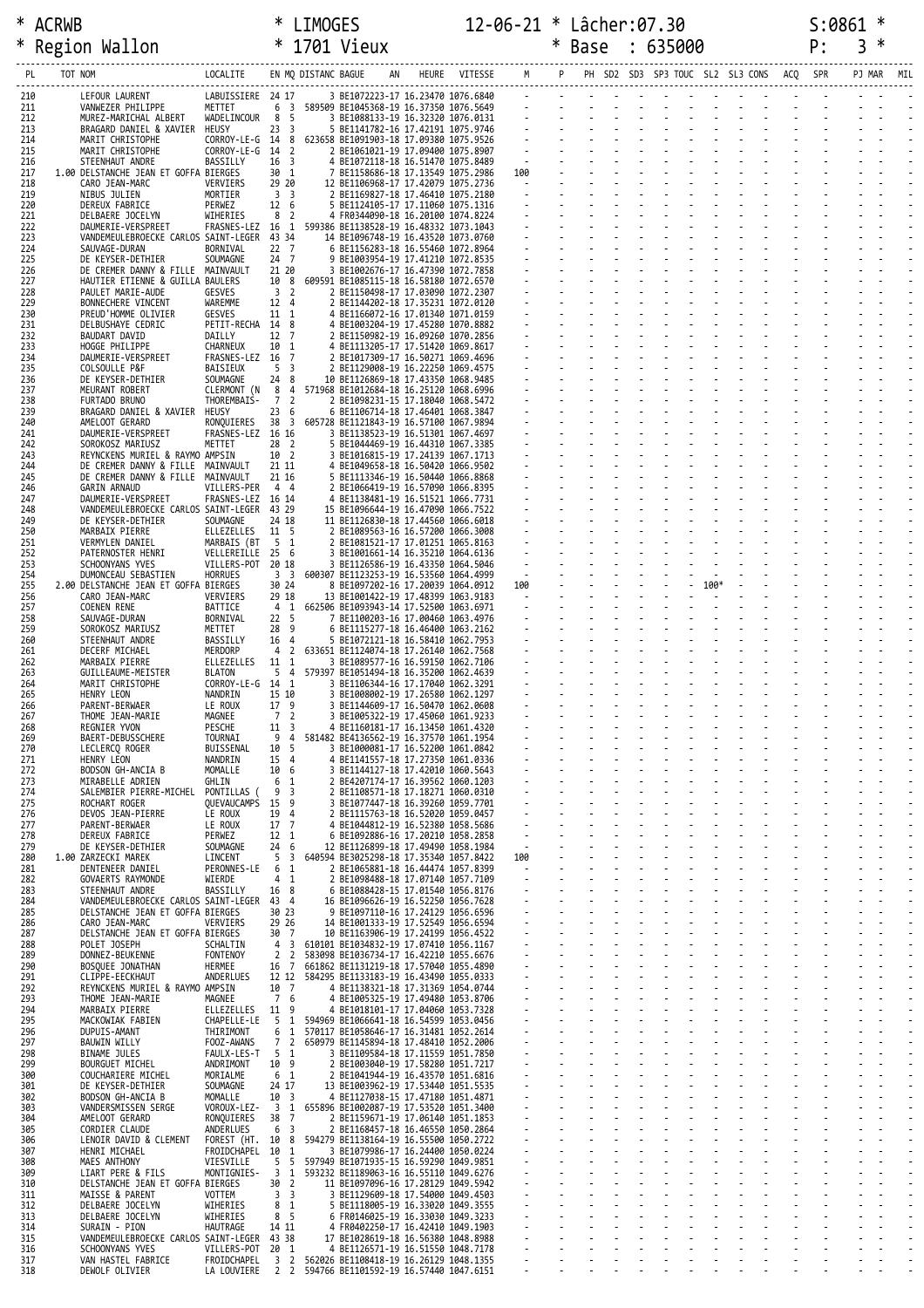| $\ast$     | <b>ACRWB</b>                                                      |                                 |                                       |                                           |                                                                             |  |                          |  |  |  |  | S:0861 |                |  |
|------------|-------------------------------------------------------------------|---------------------------------|---------------------------------------|-------------------------------------------|-----------------------------------------------------------------------------|--|--------------------------|--|--|--|--|--------|----------------|--|
|            | * Region Wallon                                                   |                                 |                                       |                                           |                                                                             |  |                          |  |  |  |  |        | $\overline{4}$ |  |
| PL         | TOT NOM                                                           |                                 |                                       |                                           |                                                                             |  |                          |  |  |  |  |        |                |  |
|            |                                                                   |                                 |                                       |                                           |                                                                             |  |                          |  |  |  |  |        |                |  |
| 319<br>320 | DELSTANCHE JEAN ET GOFFA BIERGES<br>SENZEE JEAN-PIERRE            |                                 |                                       |                                           |                                                                             |  |                          |  |  |  |  |        |                |  |
| 321<br>322 | ROCHART ROGER<br>DELSTANCHE JEAN ET GOFFA BIERGES                 |                                 |                                       |                                           |                                                                             |  |                          |  |  |  |  |        |                |  |
| 323<br>324 | DELSTANCHE JEAN ET GOFFA BIERGES<br>PARENT-BERWAER                |                                 |                                       |                                           |                                                                             |  |                          |  |  |  |  |        |                |  |
| 325        | DONNEZ-BEUKENNE                                                   |                                 |                                       |                                           |                                                                             |  |                          |  |  |  |  |        |                |  |
| 326<br>327 | GONDRY PATRICIA<br>HENRY LEON                                     |                                 |                                       |                                           |                                                                             |  |                          |  |  |  |  |        |                |  |
| 328<br>329 | GENOT EMMANUEL<br>LEFOUR LAURENT                                  |                                 |                                       |                                           |                                                                             |  |                          |  |  |  |  |        |                |  |
| 330        | VERMYLEN DANIEL                                                   |                                 |                                       |                                           |                                                                             |  |                          |  |  |  |  |        |                |  |
| 331<br>332 | DEPELCHIN JEAN-MARIE<br>DOC. TEAM DELHOVE-PAESMA SART-DAMES- 10 2 |                                 |                                       |                                           |                                                                             |  |                          |  |  |  |  |        |                |  |
| 333<br>334 | BINAME JULES<br>LEFOUR LAURENT                                    |                                 |                                       |                                           |                                                                             |  |                          |  |  |  |  |        |                |  |
| 335        | AMELOOT GERARD                                                    |                                 |                                       |                                           |                                                                             |  |                          |  |  |  |  |        |                |  |
| 336<br>337 | DEREUX FABRICE<br>DEVOS JEAN-PIERRE                               |                                 |                                       |                                           |                                                                             |  |                          |  |  |  |  |        |                |  |
| 338<br>339 | SENZEE JEAN-PIERRE<br>MICHAUX FRAN OIS                            |                                 |                                       |                                           |                                                                             |  |                          |  |  |  |  |        |                |  |
| 340        | MEURANT ROBERT                                                    |                                 |                                       |                                           |                                                                             |  |                          |  |  |  |  |        |                |  |
| 341<br>342 | MARBAIX PIERRE<br>SAUVAGE-DURAN                                   |                                 |                                       |                                           |                                                                             |  |                          |  |  |  |  |        |                |  |
| 343<br>344 | DEMARET CHRISTIAN<br>PATERNOSTER HENRI                            |                                 |                                       |                                           |                                                                             |  |                          |  |  |  |  |        |                |  |
| 345        | POUSSART OLIVIER                                                  |                                 |                                       |                                           |                                                                             |  |                          |  |  |  |  |        |                |  |
| 346<br>347 | CRAME PIERRE<br>GHENNE JACQUES                                    |                                 |                                       |                                           |                                                                             |  |                          |  |  |  |  |        |                |  |
| 348<br>349 | BERNIER-DURIEUX<br>BONMARIAGE-MASSON                              |                                 |                                       |                                           |                                                                             |  |                          |  |  |  |  |        |                |  |
| 350        | SENZEE JEAN-PIERRE                                                |                                 |                                       |                                           |                                                                             |  |                          |  |  |  |  |        |                |  |
| 351<br>352 | BRAGARD DANIEL & XAVIER HEUSY<br>BAERT-DEBUSSCHERE                |                                 |                                       |                                           |                                                                             |  |                          |  |  |  |  |        |                |  |
| 353        | DENEUFBOURG YVON                                                  |                                 |                                       |                                           |                                                                             |  |                          |  |  |  |  |        |                |  |
| 354<br>355 | CROWET LEON<br>PATERNOSTER HENRI                                  |                                 |                                       |                                           |                                                                             |  |                          |  |  |  |  |        |                |  |
| 356<br>357 | BONMARIAGE-MASSON<br>DECOURRIERE RAYMOND                          |                                 |                                       |                                           |                                                                             |  |                          |  |  |  |  |        |                |  |
| 358        | LEFOUR LAURENT                                                    |                                 |                                       |                                           |                                                                             |  |                          |  |  |  |  |        |                |  |
| 359<br>360 | LEFOUR LAURENT<br>CORDIER ALBERT                                  |                                 |                                       |                                           |                                                                             |  |                          |  |  |  |  |        |                |  |
| 361<br>362 | AMELOOT GERARD<br>POPULAIRE JEAN-MARIE                            |                                 |                                       |                                           |                                                                             |  |                          |  |  |  |  |        |                |  |
| 363        | VANDENBERGHE ALAIN & LUC RONQUIERES                               |                                 |                                       |                                           |                                                                             |  |                          |  |  |  |  |        |                |  |
| 364<br>365 | BONMARIAGE-MASSON<br>SOROKOSZ MARIUSZ                             |                                 |                                       |                                           |                                                                             |  |                          |  |  |  |  |        |                |  |
| 366<br>367 | DUMONCEAU-BERGERET<br>CRAME PIERRE                                |                                 |                                       |                                           |                                                                             |  |                          |  |  |  |  |        |                |  |
| 368        | DELSTANCHE JEAN ET GOFFA BIERGES                                  |                                 |                                       |                                           |                                                                             |  |                          |  |  |  |  |        |                |  |
| 369<br>370 | DEPELCHIN JEAN-MARIE<br>VANDEMEULEBROECKE CARLOS SAINT-LEGER 43 8 |                                 |                                       |                                           |                                                                             |  |                          |  |  |  |  |        |                |  |
| 371<br>372 | LIEMANS ALINE<br>STEENHAUT ANDRE                                  |                                 |                                       |                                           |                                                                             |  |                          |  |  |  |  |        |                |  |
| 373        | REGNIER YVON                                                      |                                 |                                       |                                           |                                                                             |  |                          |  |  |  |  |        |                |  |
| 374<br>375 | MAHIEU JACKY & NALINNE O ANDERLUES<br>POUSSART OLIVIER            | VAULX-LEZ-C 7 5                 |                                       |                                           | 3 BE4094854-18 16.23570 1036.5147                                           |  |                          |  |  |  |  |        |                |  |
| 376<br>377 | ROCHART ROGER<br>ADAM GERARD                                      | QUEVAUCAMPS 15 6<br>SPRIMONT    | 15 13                                 |                                           | 5 BE1077434-18 16.51570 1036.1651<br>5 BE1153209-18 17.50500 1036.1106      |  |                          |  |  |  |  |        |                |  |
| 378        | DUCHENE-DESMECHT                                                  | SILLY                           | 9                                     | $\overline{4}$                            | 603493 BE1087915-17 17.12401 1035.7402                                      |  |                          |  |  |  |  |        |                |  |
| 379<br>380 | VAN CAEYZEELE MAXIME<br>SOROKOSZ MARIUSZ                          | GIVRY<br>METTET                 | 7 <sup>2</sup><br>28 26               |                                           | 576043 BE1079252-19 16.46101 1035.7350<br>8 BE1141599-17 17.01270 1035.7109 |  |                          |  |  |  |  |        |                |  |
| 381<br>382 | DEGEE JEAN PHILIPPE<br>VANDEMEULEBROECKE CARLOS SAINT-LEGER 43 21 | FRONVILLE                       | 36 13                                 |                                           | 8 BE1147818-19 17.24090 1035.4641<br>19 BE1028652-18 17.04060 1035.2569     |  |                          |  |  |  |  |        |                |  |
| 383        | BODSON GH-ANCIA B                                                 | MOMALLE                         | 10 9                                  |                                           | 5 BE1019241-19 17.57040 1035.1100                                           |  |                          |  |  |  |  |        |                |  |
| 384<br>385 | DUMONCEAU-BERGERET<br>DAUMERIE-VERSPREET                          | TRIVIERES<br>FRASNES-LEZ 16     | 11 2<br>8                             |                                           | 2 BE1070602-19 16.59254 1035.0472<br>5 BE1005575-17 17.09061 1035.0272      |  |                          |  |  |  |  |        |                |  |
| 386<br>387 | CORDIER ALBERT<br>BERNIER-DURIEUX                                 | ANDERLUES<br>SIRAULT            | 12 10<br>9<br>8                       |                                           | 3 BE1125968-15 16.56300 1034.6937<br>2 BE1053898-18 16.54021 1034.6273      |  |                          |  |  |  |  |        |                |  |
| 388        | DEGEE JEAN PHILIPPE                                               | FRONVILLE                       | 36 10                                 |                                           | 9 BE1147913-19 17.25000 1033.9849                                           |  |                          |  |  |  |  |        |                |  |
| 389<br>390 | DEPELCHIN JEAN-MARIE<br>SOROKOSZ MARIUSZ                          | RONOUIERES<br>METTET            | 6<br>$\overline{\mathbf{3}}$<br>28 22 |                                           | 4 BE1171773-18 17.15400 1033.9260<br>9 BE1141466-17 17.02300 1033.8114      |  |                          |  |  |  |  |        |                |  |
| 391<br>392 | WATY GERARD & DENIS<br>CARO JEAN-MARC                             | MALMEDY<br>VERVIERS             | 18<br>29                              | $\overline{3}$<br>$\overline{\mathbf{3}}$ | 3 BE1136543-18 17.59220 1033.7011<br>15 BE1107095-17 18.06549 1033.4330     |  |                          |  |  |  |  |        |                |  |
| 393        | LEFOUR LAURENT                                                    | LABUISSIERE 24 4                |                                       |                                           | 8 BE1072206-15 16.46340 1032.6095                                           |  |                          |  |  |  |  |        |                |  |
| 394<br>395 | DELSTANCHE JEAN ET GOFFA BIERGES<br><b>BOURGUET MICHEL</b>        | ANDRIMONT                       | 30 28<br>10 8                         |                                           | 16 BE1062422-19 17.38049 1032.5636<br>3 BE1027571-19 18.10170 1032.3117     |  |                          |  |  |  |  |        |                |  |
| 396<br>397 | MUREZ-MARICHAL ALBERT<br>PATERNOSTER HENRI                        | WADELINCOUR<br>VELLEREILLE 25 1 | 8 3                                   |                                           | 4 BE1088042-19 16.55310 1032.2826<br>6 BE1001656-14 16.52260 1032.2770      |  |                          |  |  |  |  |        |                |  |
| 398        | DENEUFBOURG YVON                                                  | ESTINNES-AU 17 17               |                                       |                                           | 2 BE1015883-18 16.53430 1031.9954                                           |  |                          |  |  |  |  |        |                |  |
| 399<br>400 | PANZA ROBERTO & JEREMY<br>ANS<br>PATERNOSTER HENRI                | VELLEREILLE 25 25               | 20 15                                 |                                           | 2 BE1169347-17 18.03080 1031.9611<br>7 BE1072096-19 16.52420 1031.7878      |  |                          |  |  |  |  |        |                |  |
| 401        | DAUMERIE-VERSPREET                                                | FRASNES-LEZ 16                  |                                       | $\overline{4}$                            | 6 BE1028458-16 17.10571 1031.7313                                           |  |                          |  |  |  |  |        |                |  |
| 402<br>403 | SURAIN - PION<br>COLSOULLE P&F                                    | HAUTRAGE<br>BAISIEUX            | 14<br>5                               | -5<br>1                                   | 5 BE1024078-17 16.52060 1031.6136<br>3 BE1019967-17 16.41570 1031.6097      |  |                          |  |  |  |  |        |                |  |
| 404<br>405 | REGNIER YVON<br>VAN HASTEL FABRICE                                | PESCHE<br>FROIDCHAPEL           | 11<br>3                               | $\overline{7}$<br>1                       | 6 BE1152101-19 16.28560 1031.5283<br>2 BE1108459-19 16.34509 1031.5274      |  |                          |  |  |  |  |        |                |  |
| 406        | PANZA ROBERTO & JEREMY<br>ANS                                     |                                 | 1<br>20                               |                                           | 3 BE1174468-17 18.03250 1031.4995                                           |  |                          |  |  |  |  |        |                |  |
| 407<br>408 | SOROKOSZ MARIUSZ<br>MARIT CHRISTOPHE                              | METTET<br>CORROY-LE-G 14        | 28 14                                 | 6                                         | 10 BE1044455-19 17.03520 1031.3493<br>4 BE1060950-19 17.34470 1031.2090     |  |                          |  |  |  |  |        |                |  |
| 409<br>410 | REGNIER G. & M.<br><b>BOURGUET MICHEL</b>                         | PESCHE<br>ANDRIMONT             | 10<br>10                              | 6<br>$\overline{7}$                       | 3 BE1150819-19 16.28590 1031.0931<br>4 BE1005923-19 18.11050 1031.0235      |  |                          |  |  |  |  |        |                |  |
| 411        | DEMARET CHRISTIAN                                                 | HAVRE                           | 5                                     | $\overline{4}$                            | 2 BE1002451-18 16.58139 1030.5075                                           |  |                          |  |  |  |  |        |                |  |
| 412<br>413 | CORDIER CLAUDE<br>TONDEUR-VANDEKERCKHOVE                          | ANDERLUES<br>HAVRE              | 6<br>6<br>1                           | $\overline{4}$                            | 3 BE1166287-18 16.57430 1030.3062<br>586782 BE1066817-17 16.59520 1029.6830 |  |                          |  |  |  |  |        |                |  |
| 414<br>415 | DE KEYSER-DETHIER<br>VANDEMEULEBROECKE CARLOS SAINT-LEGER 43 27   | SOUMAGNE                        | 24 19                                 |                                           | 14 BE1126835-18 18.07010 1029.6261<br>20 BE1096610-19 17.07150 1029.6076    |  |                          |  |  |  |  |        |                |  |
| 416        | BRONCKART RAOUL                                                   | GR CE-HOLLO                     | 2 <sub>2</sub>                        |                                           | 2 BE1135031-18 18.01050 1029.5487                                           |  |                          |  |  |  |  |        |                |  |
| 417<br>418 | IMBRECHT GERMAIN & NICOL BORNIVAL<br>BOURGUIGNON JEAN-MARIE       | THOREMBAIS-                     | 6<br>4                                | 1<br>$\overline{4}$                       | 2 BE1101154-19 17.19060 1029.4178<br>2 BE1050708-19 17.36120 1029.3500      |  |                          |  |  |  |  |        |                |  |
| 419<br>420 | GONDRY PATRICIA<br>DE CREMER DANNY & FILLE MAINVAULT              | HAULCHIN                        | 11 6<br>21<br>1                       |                                           | 2 BE1047670-15 16.52190 1028.8616<br>6 BE1002604-17 17.11320 1028.7269      |  | $\overline{\phantom{a}}$ |  |  |  |  |        |                |  |
| 421        | VANDEMEULEBROECKE CARLOS SAINT-LEGER                              |                                 | 43                                    | $\overline{7}$                            | 21 BE1096609-19 17.07510 1028.5385                                          |  |                          |  |  |  |  |        |                |  |
| 422<br>423 | HAOUENNE-VANACKERE<br>MIRABELLE ADRIEN                            | SAINT-GERAR<br>GHLIN            | 5<br>6                                | 1<br>5                                    | 2 BE1179885-16 17.08220 1028.4877<br>3 BE4207115-17 16.56522 1028.4527      |  |                          |  |  |  |  |        |                |  |
| 424<br>425 | BONMARIAGE-MASSON                                                 | OUFFET                          | $\overline{7}$<br>21 <sub>2</sub>     | $\overline{3}$                            | 6 BE1145193-15 17.43010 1027.5316                                           |  |                          |  |  |  |  |        |                |  |
| 426        | DE CREMER DANNY & FILLE MAINVAULT<br>MICHAUX FRAN OIS             | MARIEMBOURG 13 10               |                                       |                                           | 7 NL1718331-19 17.12130 1027.5195<br>5 BE1151100-19 16.38230 1027.4419      |  | Ξ                        |  |  |  |  |        |                |  |
| 427        | CANION-SOBKOWIAK                                                  | WASMES                          | 7 <sub>5</sub>                        |                                           | 577204 BE1128168-19 16.51520 1027.2971                                      |  |                          |  |  |  |  |        |                |  |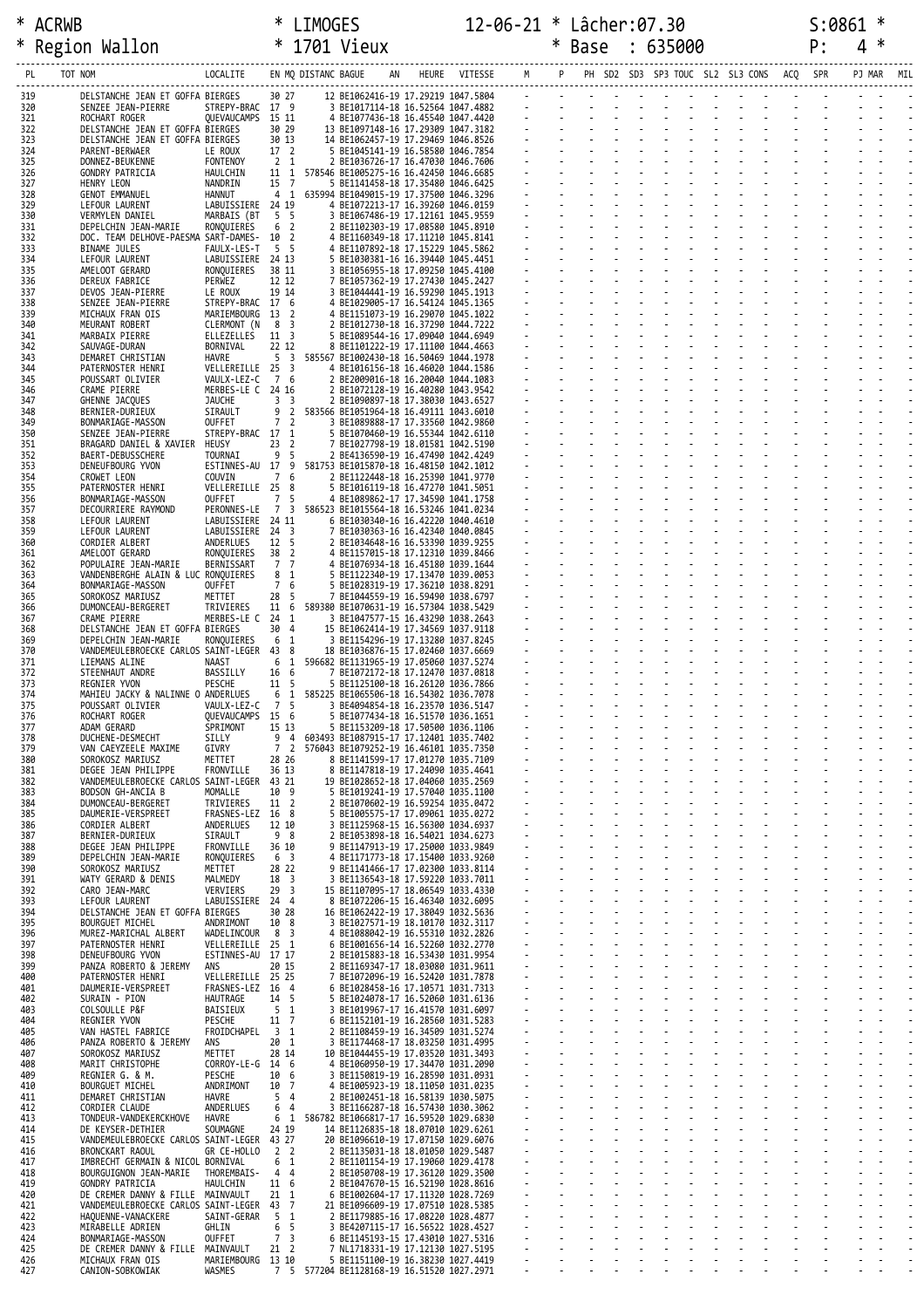\* ACRWB \* LIMOGES 12-06-21 \* Lâcher:07.30 S:0861 \*

| ∗          | Region Wallon                                                                            | * 1701 Vieux                           |                                             |    |                                                                                                                                                                                                                                          | $\star$                                                       | $\ast$ | Base                       | : 635000 |                                                                                                                                                   | P: | 5      | — ≭ |
|------------|------------------------------------------------------------------------------------------|----------------------------------------|---------------------------------------------|----|------------------------------------------------------------------------------------------------------------------------------------------------------------------------------------------------------------------------------------------|---------------------------------------------------------------|--------|----------------------------|----------|---------------------------------------------------------------------------------------------------------------------------------------------------|----|--------|-----|
| PL         | TOT NOM                                                                                  | LOCALITE EN MQ DISTANC BAGUE           |                                             |    |                                                                                                                                                                                                                                          | AN HEURE VITESSE M P PH SD2 SD3 SP3 TOUC SL2 SL3 CONS ACQ SPR |        |                            |          |                                                                                                                                                   |    | PJ MAR | MIL |
| 428        | DE KEYSER-DETHIER                                                                        | SOUMAGNE                               |                                             |    | 22 23 15 BE1126894-18 18.88369 1927.8733<br>12 1 2 BE1079211-17 16.58579 1925.979<br>14 10 620761 BE1087811-18 17.34369 1926.7301<br>14 3 22 23 BE1096745-19 17.09119 1926.8782<br>43 31 22 BE1096745-19 17.09119 1926.882<br>43 22 24 B |                                                               |        |                            |          |                                                                                                                                                   |    |        |     |
| 429<br>430 | CLIPPE-EECKHAUT<br>HAUBRUGE J-P                                                          | ANDERLUES<br>WALHAIN                   |                                             |    |                                                                                                                                                                                                                                          |                                                               |        |                            |          |                                                                                                                                                   |    |        |     |
| 431<br>432 | VANDEMEULEBROECKE CARLOS SAINT-LEGER 43 31<br>VANDEMEULEBROECKE CARLOS SAINT-LEGER 43 28 |                                        |                                             |    |                                                                                                                                                                                                                                          |                                                               |        |                            |          |                                                                                                                                                   |    |        |     |
| 433<br>434 | VANDEMEULEBROECKE CARLOS SAINT-LEGER 43 22<br>SCHOONYANS YVES                            | VILLERS-POT 20 3                       |                                             |    |                                                                                                                                                                                                                                          |                                                               |        |                            |          |                                                                                                                                                   |    |        |     |
| 435        | CORDIER CLAUDE<br>PANZA ROBERTO & JEREMY                                                 | ANDERLUES<br>ANS                       | 6<br>1<br>20 2                              |    | 4 BE1068395-18 17.00230 1025.4893<br>4 BE1134813-18 18.07110 1025.4019                                                                                                                                                                   |                                                               |        | 1111111111<br>111111111111 |          |                                                                                                                                                   |    |        |     |
| 436<br>437 | SCHELLEKENS ERIC                                                                         | CORBAIS                                |                                             |    | 3 3 621646 BE1036296-19 17.36380 1024.7475                                                                                                                                                                                               |                                                               |        |                            |          |                                                                                                                                                   |    |        |     |
| 438<br>439 | SURAIN - PION<br>THIBAUT-BOONS                                                           | HAUTRAGE<br>SOMBREFFE                  | 14 6<br>$6\overline{6}$                     |    | 6 BE1135469-19 16.55530 1024.7165<br>4 608621 BE1153702-19 17.24180 1024.0973                                                                                                                                                            |                                                               |        |                            |          |                                                                                                                                                   |    |        |     |
| 440<br>441 | DEGEE JEAN PHILIPPE<br>REGNIER YVON                                                      | FRONVILLE<br>PESCHE                    | 36 <sub>6</sub><br>11 9                     |    | 10 BE1147830-19 17.30470 1024.0314<br>7 BE1160154-17 16.32530 1024.0230                                                                                                                                                                  |                                                               |        |                            |          |                                                                                                                                                   |    |        |     |
| 442<br>443 | BONNI BAUDOUIN<br>BERNIER-DURIEUX                                                        | KELMIS/LA C<br>SIRAULT                 | 9 7                                         |    | 4 1 675487 BE1110621-17 18.29460 1023.8271<br>3 BE1053883-18 17.00161 1023.3183                                                                                                                                                          |                                                               |        | 111111111<br>11111111111   |          |                                                                                                                                                   |    |        |     |
| 444        | MARBAIX PIERRE                                                                           | ELLEZELLES 11 8                        |                                             |    | 6 BE1061312-18 17.21190 1023.0525                                                                                                                                                                                                        |                                                               |        |                            |          |                                                                                                                                                   |    |        |     |
| 445<br>446 | SCHOONYANS YVES<br>PATERNOSTER HENRI                                                     | VILLERS-POT 20 11<br>VELLEREILLE 25 13 |                                             |    | 6 BE1071311-17 17.06120 1022.7213<br>8 BE1001668-14 16.58010 1022.1302                                                                                                                                                                   |                                                               |        |                            |          |                                                                                                                                                   |    |        |     |
| 447<br>448 | MARBAIX PIERRE<br>CROWET LEON                                                            | ELLEZELLES 11 6<br>COUVIN              | 7 5                                         |    | 7 BE1018493-17 17.22200 1021.2966<br>3 BE1122476-18 16.36380 1021.0409                                                                                                                                                                   |                                                               |        |                            |          |                                                                                                                                                   |    |        |     |
| 449<br>450 | SCHUR-STARYK<br>SOROKOSZ MARIUSZ                                                         | DONMARTIN<br>METTET                    | 28 23                                       |    | 12 1 643186 BE1016010-19 17.59560 1021.0382<br>11 BE1141420-17 17.09450 1020.8831                                                                                                                                                        |                                                               |        |                            |          |                                                                                                                                                   |    |        |     |
| 451<br>452 | BRAGARD DANIEL & XAVIER HEUSY<br>BODSON GH-ANCIA B                                       | MOMALLE                                | 23 7<br>10 2                                |    | 8 BE1027787-19 18.15271 1020.7410<br>6 BE1144195-18 18.05570 1020.6510                                                                                                                                                                   |                                                               |        |                            |          |                                                                                                                                                   |    |        |     |
| 453        | CONSTANT GEORGES                                                                         | ROMSEE                                 |                                             |    | 3 1 652895 BE1133347-16 18.10000 1020.1484                                                                                                                                                                                               |                                                               |        |                            |          |                                                                                                                                                   |    |        |     |
| 454<br>455 | DOC. TEAM DELHOVE-PAESMA SART-DAMES- 10 4<br>STEENHAUT ANDRE                             | BASSILLY                               | 16 15                                       |    | 5 BE1067653-19 17.26120 1019.7652<br>8 BE1119607-19 17.22420 1019.7300                                                                                                                                                                   |                                                               |        |                            |          |                                                                                                                                                   |    |        |     |
| 456<br>457 | ROCHMANS FREDERIC<br>SENZEE JEAN-PIERRE                                                  | STREPY-BRAC 17 14                      |                                             |    | EROUELINNES 17 9 571879 BE1166051-18 16.51030 1019.3013<br>6 BE1029010-17 17.08344 1019.1845                                                                                                                                             |                                                               |        |                            |          |                                                                                                                                                   |    |        |     |
| 458<br>459 | PEEREBOOM NANCY<br>MIRABELLE ADRIEN                                                      | GHLIN                                  | 6<br>$\overline{2}$                         |    | CLERMONT (N 9 4 572101 BE1080793-17 16.51261 1018.9977<br>4 BE1042144-17 17.02112 1018.8965                                                                                                                                              |                                                               |        |                            |          |                                                                                                                                                   |    |        |     |
| 460<br>461 | HOGGE PHILIPPE<br>DE MULDER PIERRE                                                       | CHARNEUX<br>MANAGE                     | 10 10                                       |    | 5 BE1010338-19 18.23080 1018.3725<br>3 2 593910 BE1134400-19 17.13250 1017.9860                                                                                                                                                          |                                                               |        |                            |          |                                                                                                                                                   |    |        |     |
| 462        | ADAM GERARD                                                                              | SPRIMONT                               | 15 5                                        |    | 6 BE1027199-19 18.01540 1017.9649                                                                                                                                                                                                        |                                                               |        |                            |          |                                                                                                                                                   |    |        |     |
| 463<br>464 | ANDRIEN JEAN-CLAUDE<br>PANZA ROBERTO & JEREMY                                            | SPRIMONT<br>ANS                        | 7 5<br>20 17                                |    | 3 BE1026530-19 18.03210 1017.8369<br>5 BE1169332-17 18.12010 1017.6823                                                                                                                                                                   |                                                               |        |                            |          |                                                                                                                                                   |    |        |     |
| 465<br>466 | REYNCKENS MURIEL & RAYMO AMPSIN<br>STEENHAUT ANDRE                                       | BASSILLY                               | 10 1<br>16 10                               |    | 5 BE1138637-18 17.53339 1016.9702<br>9 BE1072110-18 17.24290 1016.6711                                                                                                                                                                   |                                                               |        |                            |          |                                                                                                                                                   |    |        |     |
| 467<br>468 | HENRI MICHAEL<br>PASSALACQUA ALESSANDRO                                                  | FROIDCHAPEL 10 10<br>GILLY (CHAR       |                                             |    | 4 BE1074678-17 16.42170 1016.5290<br>5 3 595091 BE1064241-15 17.15280 1016.4387                                                                                                                                                          |                                                               |        |                            |          |                                                                                                                                                   |    |        |     |
| 469        | AMELOOT GERARD                                                                           | RONQUIERES<br>BASSILLY                 | 38 8<br>16 11                               |    | 5 BE1169518-19 17.26120 1015.9812                                                                                                                                                                                                        |                                                               |        |                            |          |                                                                                                                                                   |    |        |     |
| 470<br>471 | STEENHAUT ANDRE<br>LENOIR DAVID & CLEMENT                                                | FOREST (HT. 10 7                       |                                             |    | 10 BE1119533-19 17.25010 1015.7598<br>2 BE1138216-19 17.15110 1015.5433                                                                                                                                                                  |                                                               |        | 1111111111<br>111111111111 |          |                                                                                                                                                   |    |        |     |
| 472<br>473 | CLIPPE-EECKHAUT<br>ROCHMANS FREDERIC                                                     | ANDERLUES<br>ERQUELINNES 17 3          | 12 9                                        |    | 3 BE1064255-17 17.05290 1015.3118<br>2 BE1070247-19 16.53230 1015.0797                                                                                                                                                                   |                                                               |        |                            |          |                                                                                                                                                   |    |        |     |
| 474<br>475 | DECERF MICHAEL<br>DE CREMER DANNY & FILLE MAINVAULT                                      | MERDORP                                | 4 <sup>3</sup><br>$21 \quad 3$              |    | 2 BE1124064-18 17.54170 1015.0055<br>8 BE1113618-19 17.19320 1014.7670                                                                                                                                                                   |                                                               |        |                            |          |                                                                                                                                                   |    |        |     |
| 476<br>477 | GUILLEAUME-MEISTER<br>NAPEN GUY                                                          | BLATON<br><b>AVENNES</b>               | 5 <sub>1</sub>                              |    | 2 BE1000339-17 17.01100 1014.4097<br>10 6 635136 BE1107462-18 17.56150 1014.1892                                                                                                                                                         |                                                               |        |                            |          | and a straightful contract and straight<br>design and a state of the state                                                                        |    |        |     |
| 478        | GUILLEAUME-MEISTER                                                                       | BLATON                                 | 5 3                                         |    | 3 BE1159105-19 17.01190 1014.1434                                                                                                                                                                                                        |                                                               |        |                            |          | 1919 - 1919 - 1919 - 1919 - 1919<br>1920 - 1920 - 1920 - 1920 - 1920 - 1920 - 1920 - 1920 - 1920 - 1920 - 1920 - 1920 - 1920 - 1920 - 1920 - 1920 |    |        |     |
| 479<br>480 | SOROKOSZ MARIUSZ<br>CHANET JEAN-MARIE                                                    | METTET<br>THISNES                      | 28 16                                       |    | 12 BE1044494-19 17.13370 1014.1194<br>4 2 636719 BE1132658-16 17.57520 1014.0991                                                                                                                                                         |                                                               |        |                            |          |                                                                                                                                                   |    |        |     |
| 481<br>482 | GENOT EMMANUEL<br>POUSSART OLIVIER                                                       | HANNUT<br>VAULX-LEZ-C 7 1              | 4 2                                         |    | 2 BE1049038-19 17.57150 1013.9402<br>4 BE2009040-18 16.36080 1013.3917                                                                                                                                                                   |                                                               |        |                            |          |                                                                                                                                                   |    |        |     |
| 483<br>484 | DE KEYSER-DETHIER<br>CHANET JEAN-MARIE                                                   | SOUMAGNE<br>THISNES                    | 24 16<br>$4 \quad 1$                        |    | 16 BE1004003-19 18.17340 1012.8517<br>2 BE1132664-16 17.58570 1012.3523                                                                                                                                                                  |                                                               |        |                            |          |                                                                                                                                                   |    |        |     |
| 485<br>486 | LECLERCQ-BIONDO<br>MEURANT ROBERT                                                        | ESTINNES-AU<br>CLERMONT (N 8 5         |                                             |    | 9 3 580638 BE1027696-16 17.03356 1012.2816<br>3 BE1012685-18 16.55020 1012.2730                                                                                                                                                          |                                                               |        |                            |          |                                                                                                                                                   |    |        |     |
| 487        | CARO JEAN-MARC                                                                           | VERVIERS                               | 29 12                                       |    | 16 BE1156730-19 18.20169 1012.1906                                                                                                                                                                                                       |                                                               |        |                            |          |                                                                                                                                                   |    |        |     |
| 488<br>489 | CARO JEAN-MARC<br>DUCHENE-DESMECHT                                                       | VERVIERS<br>SILLY                      | 29 19<br>9 <sub>1</sub>                     |    | 17 BE1147209-18 18.20239 1012.0091<br>2 BE1071830-18 17.26291 1011.7488                                                                                                                                                                  |                                                               |        |                            |          |                                                                                                                                                   |    |        |     |
| 490<br>491 | DUCHENE-DESMECHT<br>DE CREMER DANNY & FILLE                                              | SILLY<br>MAINVAULT                     | 9 <sub>5</sub><br>21 17                     |    | 3 BE1087432-17 17.26351 1011.5792<br>9 BE1049641-18 17.21370 1011.1936                                                                                                                                                                   |                                                               |        |                            |          |                                                                                                                                                   |    |        |     |
| 492<br>493 | SCHOONYANS YVES<br>ADAM GERARD                                                           | VILLERS-POT 20 17<br>SPRIMONT          | 15 4                                        |    | 7 BE1126560-19 17.12520 1011.0237<br>7 BE1027153-19 18.06190 1010.8992                                                                                                                                                                   |                                                               |        |                            |          |                                                                                                                                                   |    |        |     |
| 494<br>495 | DONNAY FERNAND<br>POPULAIRE JEAN-MARIE                                                   | XHENDREMAEL<br>BERNISSART              | $\overline{4}$<br>3<br>$7\overline{ }$<br>6 |    | 654896 BE1105296-17 18.18080 1010.4341<br>5 BE1095774-19 17.01280 1009.7667                                                                                                                                                              |                                                               |        |                            |          |                                                                                                                                                   |    |        |     |
| 496<br>497 | PATI GIUSEPPE                                                                            | GILLY (CHAR                            | 8 5<br>17 10                                |    | 594694 BE1124061-19 17.19170 1009.1818<br>6 BE1114915-18 17.20170 1008.9833                                                                                                                                                              |                                                               |        |                            |          |                                                                                                                                                   |    |        |     |
| 498        | PARENT-BERWAER<br>SENZEE JEAN-PIERRE                                                     | LE ROUX<br>STREPY-BRAC 17 17           |                                             |    | 7 BE1002891-16 17.14264 1008.9539                                                                                                                                                                                                        |                                                               |        |                            |          |                                                                                                                                                   |    |        |     |
| 499<br>500 | DE CREMER DANNY & FILLE MAINVAULT<br>CLIPPE-EECKHAUT                                     | ANDERLUES                              | 21 15<br>12 5                               |    | 10 BE1049673-18 17.22570 1008.9198<br>4 BE1060526-15 17.09130 1008.7676                                                                                                                                                                  |                                                               |        |                            |          |                                                                                                                                                   |    |        |     |
| 501<br>502 | SCHOONYANS YVES<br>DECERF MICHAEL                                                        | VILLERS-POT 20 12<br>MERDORP           | 4 <sub>1</sub>                              |    | 8 BE1012631-18 17.14220 1008.4285<br>3 BE1161093-17 17.59020 1007.3409                                                                                                                                                                   |                                                               |        |                            |          |                                                                                                                                                   |    |        |     |
| 503<br>504 | CARO JEAN-MARC<br>BOSQUEE JONATHAN                                                       | VERVIERS<br>HERMEE                     | 5<br>29<br>16<br>$\overline{2}$             |    | 18 BE1144652-16 18.23259 1007.3111<br>2 BE1012295-19 18.27480 1006.1751                                                                                                                                                                  |                                                               |        |                            |          |                                                                                                                                                   |    |        |     |
| 505        | BERNIER-DURIEUX                                                                          | SIRAULT                                | 9<br>6<br>5                                 |    | 4 BE1055868-18 17.10061 1005.9719                                                                                                                                                                                                        |                                                               |        |                            |          |                                                                                                                                                   |    |        |     |
| 506<br>507 | GOMAND DIDIER<br>MARBAIX PIERRE                                                          | EGHEZEE<br>ELLEZELLES                  | 5<br>11 11                                  |    | 628183 BE1039702-19 17.54390 1005.6560<br>8 BE1018154-17 17.31550 1005.0361                                                                                                                                                              |                                                               |        |                            |          |                                                                                                                                                   |    |        |     |
| 508<br>509 | DEMARET MICHEL<br>JOLY DOMINIQUE & CLEMENT THIRIMONT                                     | GHISLENGHIE                            | $\frac{1}{3}$<br>3<br>5<br>15               |    | 2 BE1052008-18 17.29190 1004.2471<br>570549 BE1048989-16 16.58130 1004.1047                                                                                                                                                              |                                                               |        |                            |          |                                                                                                                                                   |    |        |     |
| 510<br>511 | COLETTE-THIRIONET<br>VERMYLEN DANIEL                                                     | TILLIER<br>MARBAIS (BT                 | $\overline{4}$<br>3<br>5<br>$\overline{3}$  |    | 2 BE1107277-18 17.48480 1004.0320<br>4 BE1010775-18 17.36390 1003.9182                                                                                                                                                                   |                                                               |        |                            |          |                                                                                                                                                   |    |        |     |
| 512<br>513 | LECLERCQ ROGER<br>DELSTANCHE JEAN ET GOFFA BIERGES                                       | BUISSENAL                              | 9<br>10<br>30<br>$\overline{\mathbf{3}}$    |    | 4 BE1062701-16 17.24260 1003.7846<br>17 BE1097898-16 17.55379 1003.5985                                                                                                                                                                  |                                                               |        |                            |          |                                                                                                                                                   |    |        |     |
| 514        | GENOT EMMANUEL                                                                           | HANNUT                                 | 4 4                                         |    | 3 BE1059954-19 18.03490 1003.4353                                                                                                                                                                                                        |                                                               |        |                            |          |                                                                                                                                                   |    |        |     |
| 515<br>516 | CORDIER ALBERT<br>THIBAUT-BOONS                                                          | ANDERLUES<br>SOMBREFFE                 | 12 12<br>6 <sub>1</sub>                     |    | 4 BE1178178-14 17.14290 1002.8584<br>2 BE1153749-19 17.37140 1002.2852                                                                                                                                                                   |                                                               |        |                            |          |                                                                                                                                                   |    |        |     |
| 517<br>518 | ZARZECKI MAREK<br>CARO JEAN-MARC                                                         | LINCENT<br>VERVIERS                    | 5 <sub>1</sub><br>29 17                     |    | 2 BE1090667-18 18.09210 1001.9457<br>19 BE1001532-19 18.27069 1001.6649                                                                                                                                                                  |                                                               |        |                            |          |                                                                                                                                                   |    |        |     |
| 519<br>520 | ADAM GERARD<br>ADAM GERARD                                                               | SPRIMONT<br>SPRIMONT                   | 15 10<br>15 1                               |    | 8 BE1027170-19 18.12150 1001.5601<br>9 BE1027177-19 18.12170 1001.5082                                                                                                                                                                   |                                                               |        |                            |          |                                                                                                                                                   |    |        |     |
| 521<br>522 | BERNIER-DURIEUX                                                                          | SIRAULT                                | $\overline{\mathbf{3}}$<br>9<br>28 19       |    | 5 BE1075256-18 17.12431 1001.4547<br>13 BE1044523-19 17.21000 1001.4501                                                                                                                                                                  |                                                               |        |                            |          |                                                                                                                                                   |    |        |     |
| 523        | SOROKOSZ MARIUSZ<br>HENRI MICHAEL                                                        | METTET<br>FROIDCHAPEL 10 9             |                                             |    | 5 BE1014849-18 16.50410 1001.2996                                                                                                                                                                                                        |                                                               |        |                            |          |                                                                                                                                                   |    |        |     |
| 524<br>525 | SAUVAGE-DURAN<br>DE KEYSER-DETHIER                                                       | BORNIVAL<br>SOUMAGNE                   | 22 15<br>24 9                               |    | 9 BE1156173-18 17.36270 1000.9218<br>17 BE1168190-18 18.25310 1000.5680                                                                                                                                                                  |                                                               |        |                            |          |                                                                                                                                                   |    |        |     |
| 526<br>527 | VANDEMEULEBROECKE CARLOS SAINT-LEGER 43 40<br>VANDEMEULEBROECKE CARLOS SAINT-LEGER       |                                        | 43 1                                        |    | 25 BE1028617-18 17.24040 1000.4618<br>26 BE1096612-19 17.24080 1000.3495                                                                                                                                                                 |                                                               |        |                            |          |                                                                                                                                                   |    |        |     |
| 528<br>529 | DE KEYSER-DETHIER<br>MARIT CHRISTOPHE                                                    | SOUMAGNE<br>CORROY-LE-G 14 5           | 24 14                                       | 5. | 18 BE1126821-18 18.25560 999.9324<br>BE1107323-15 17.53440 999.8792                                                                                                                                                                      |                                                               |        |                            |          |                                                                                                                                                   |    |        |     |
| 530        | DEGEE JEAN PHILIPPE                                                                      | FRONVILLE                              | 36 36                                       |    | 11 BE1147775-19 17.45550 998.8705                                                                                                                                                                                                        |                                                               |        |                            |          |                                                                                                                                                   |    |        |     |
| 531<br>532 | DELSTANCHE JEAN ET GOFFA BIERGES<br>RAMADANI SABRI                                       | JAMBES (NAM                            | 30 18<br>6 5                                |    | 18 BE1097003-18 17.58379 998.8091<br>3 BE1165235-19 17.40070 998.8041                                                                                                                                                                    |                                                               |        |                            |          |                                                                                                                                                   |    |        |     |
| 533<br>534 | HAQUENNE-VANACKERE<br>VANDENBORRE DANIEL                                                 | SAINT-GERAR<br>REBECO-ROGN             | 5<br>5<br>6 3                               |    | 3 BE1166939-16 17.25360<br>610915 BE1086048-17 17.41420 998.7167                                                                                                                                                                         | 998.7290                                                      |        |                            |          |                                                                                                                                                   |    |        |     |
| 535<br>536 | DELSTANCHE JEAN ET GOFFA BIERGES<br>REGNIER G. & M.                                      | PESCHE                                 | 30 14<br>10 4                               |    | 19 BE1097216-16 17.58429 998.6767<br>4 BE1150828-19 16.46370 998.4286                                                                                                                                                                    |                                                               |        |                            |          |                                                                                                                                                   |    |        |     |